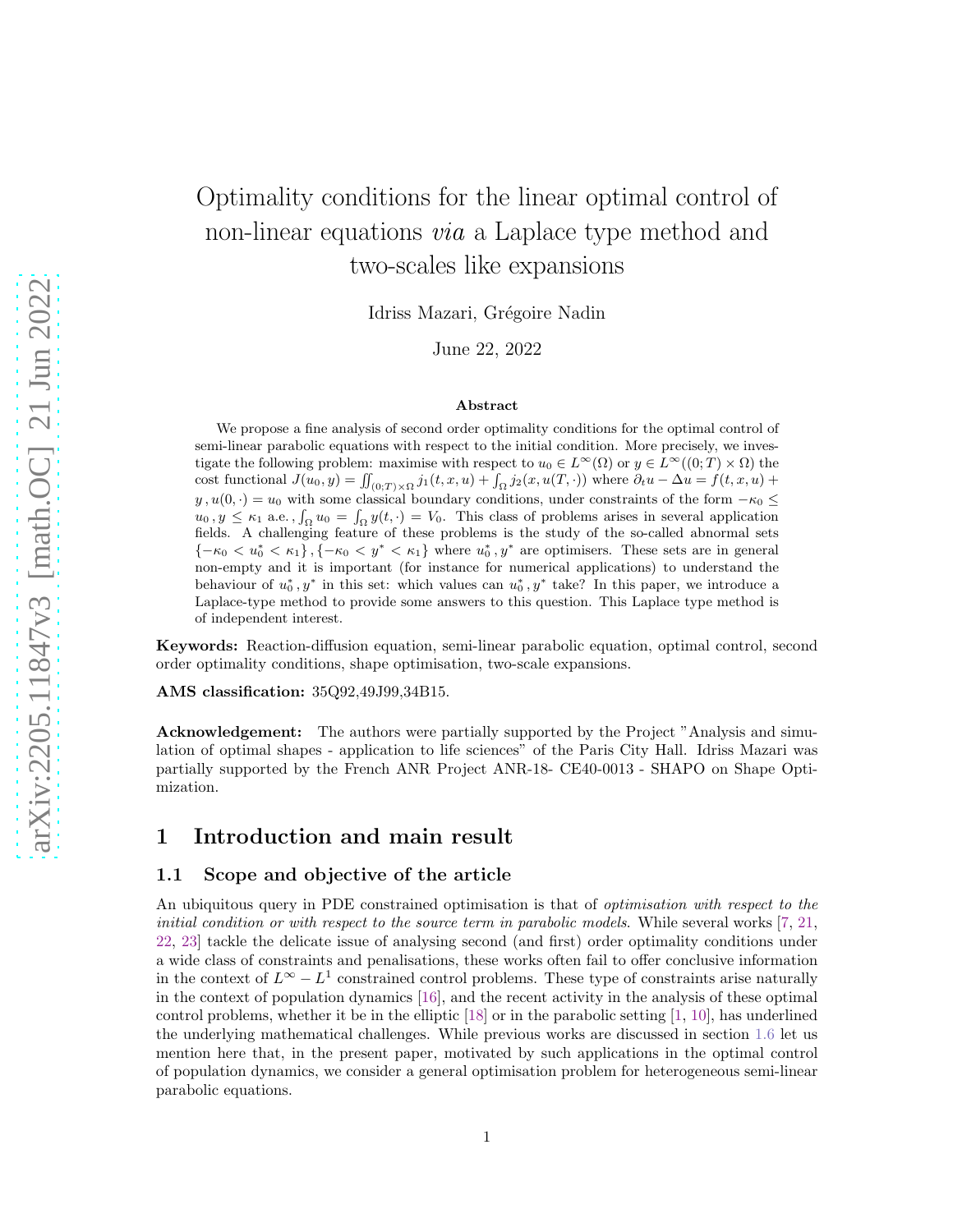The main difficulty in this endeavour is that the optimality conditions typically involve the use of an adjoint state, defined as the solution of a (backward) parabolic equation on the entire space-time domain so that *localising* the optimality conditions is quite challenging. The method we propose here allows to localise these optimality conditions in time and in space and to provide unexpected results.

Besides being relevant for the numerical approximation of such optimal control problems [\[17\]](#page-26-6), our results shed a new light on the qualitative properties of solutions of linear optimal control problems. Furthermore, in exploiting these optimality conditions, we develop a *Laplace-type method* that deals with the limit behaviour of solutions to linear parabolic equations when the initial condition is a sum of highly oscillating frequencies. Our result is related to two-scale asymptotic expansions. What is notable here is that we prove a result that does not assume a scale separation, unlike what is usually done in this context [\[3\]](#page-25-2).

#### 1.2 State equation

We begin by describing the state equation under consideration.

**State equation** Throughout the paper,  $\Omega \subset \mathbb{R}^d$  is a bounded open set with a  $\mathscr{C}^2$  boundary. We choose a boundary condition operator  $\beta$  as follows

<span id="page-1-1"></span>
$$
\mathcal{B}: u \mapsto \begin{cases} u & \text{(Dirichlet case)}\\ \frac{\partial u}{\partial \nu} & \text{(Neumann case)} \end{cases}
$$

We work with a non-linearity  $f = f(t, x, u)$  that satisfies for the time being (additional assumptions related to its higher derivatives are detailed below)

$$
\begin{cases}\n\text{For any compact } K \subset \mathbb{R}, f, \partial_u f, \text{ are bounded over } [0, T] \times \Omega \times \mathbb{R}, \\
\exists M > 0, \forall u \ge M, \forall (t, x) \in (0; T) \times \Omega, f(t, x, u) \le 0, f(t, x, -u) \ge 0.\n\end{cases} \tag{Hfexist}
$$

For any initial condition  $u_0 \in L^{\infty}(\Omega)$  and any source term  $y \in L^1(0,T;L^1(\Omega)) \cap L^{\infty}((0,T) \times \Omega)$ we define  $u_{u_0,y}$  as the solution of

<span id="page-1-0"></span>
$$
\begin{cases}\n\partial_t u_{u_0,y} - \Delta u_{u_0,y} = f(t, x, u_{u_0,y}) + y & \text{in } (0;T) \times \Omega, \\
\mathcal{B} u_{u_0,y} = 0 & \text{on } (0;T) \times \partial\Omega, \\
u_{u_0,y}(0, \cdot) = u_0 & \text{in } \Omega,\n\end{cases}
$$
\n(1.1)

where  $T > 0$  is a fixed time horizon. By the standard theory of non-linear parabolic equations [\[15\]](#page-26-7), for any initial condition  $u_0 \in L^{\infty}(\Omega)$  and any source  $y \in L^1(0,T;L^1(\Omega)) \cap L^{\infty}((0,T) \times \Omega)$ , there exists a unique solution  $u_{u_0}$  to [\(1.1\)](#page-1-0). More regularity properties of the solution  $u_{u_0,y}$  are given in Lemma [12.](#page-20-0)

Our goal is to optimise a fairly general class of criteria with respect to  $u_0$  and y. For the sake of readability we distinguish these two types of optimisation.

# 1.3 First optimal control problem: optimisation w.r.t to the initial condition

### 1.3.1 Context

Here, we study the optimisation with respect to  $u_0$  and we assume that  $y \equiv 0$  in [\(1.1\)](#page-1-0). For notational convenience we write  $u_{u_0,y\equiv 0} = u_{u_0}$ .

We fix two cost functions  $j_1 = j_1(t, x, u)$ ,  $j_2 = j_2(x, u)$  and define

$$
J: L^{\infty}(\Omega) \ni u_0 \mapsto \iint_{(0;T)\times\Omega} j_1(t,x, u_{u_0}(t,x)) dx dt + \int_{\Omega} j_2(x, u_{u_0}(T,x)) dx.
$$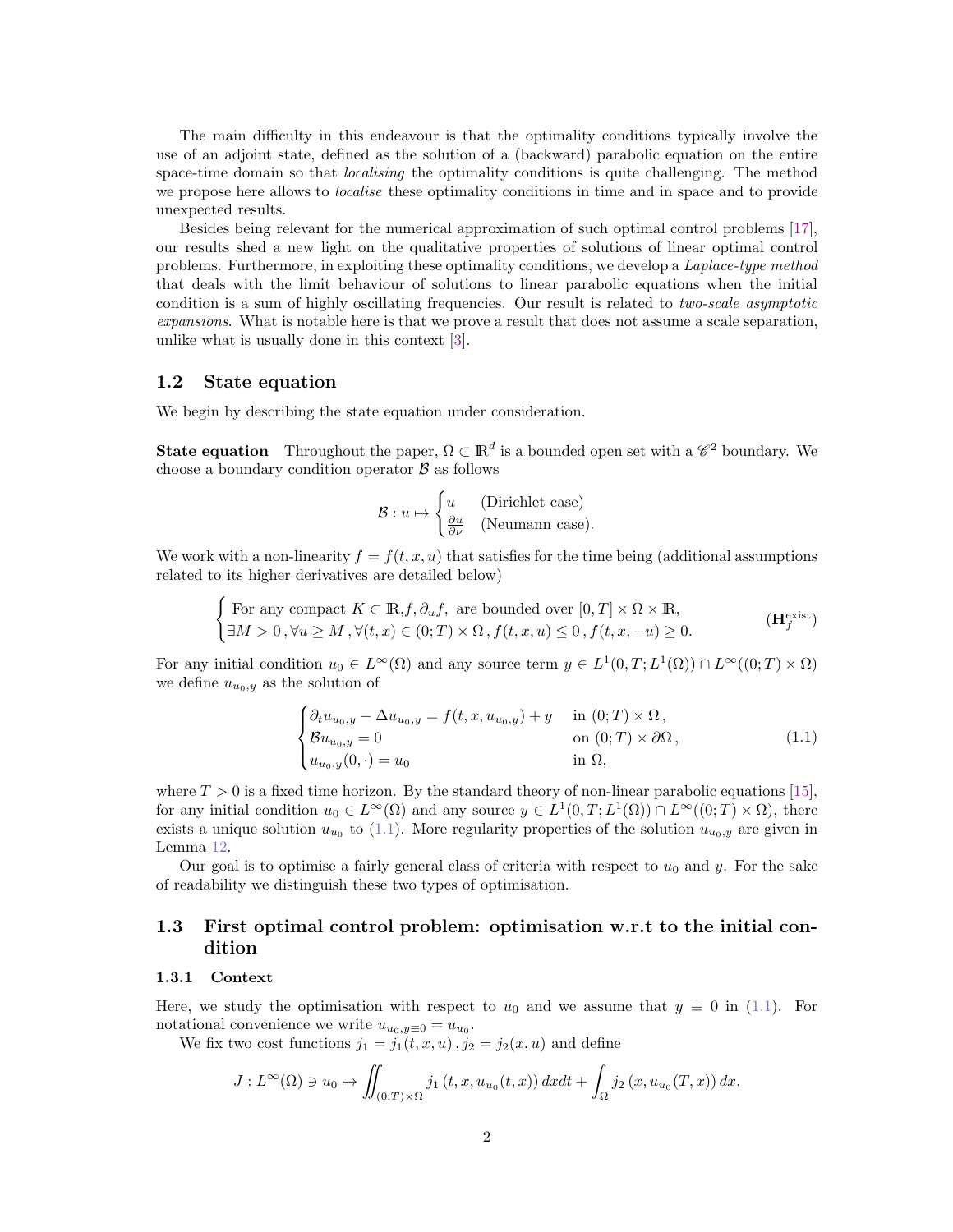We need to define the class of admissible controls we work with. As is often the case in applications, we enforce two constraints, an  $L^{\infty}$  one and an  $L^{1}$  one. In other words we fix three constants  $0 \leq \kappa_0 < \kappa_1$  and  $V_0 \in (0, 1)$ , and we define the class of admissible controls as

$$
\mathcal{A} := \left\{ u_0 \in L^{\infty}(\Omega) : -\kappa_0 \le u_0 \le \kappa_1 \text{ almost everywhere}, \oint_{\Omega} u_0 = V_0 \right\}.
$$
 (Adm)

The optimisation problem under scrutiny throughout this article is

<span id="page-2-3"></span><span id="page-2-0"></span>
$$
\max_{u_0 \in \mathcal{A}} J(u_0) \tag{P}
$$

We used a max instead of sup; indeed, under mild assumptions (typically, the continuity of  $f, j_1, j_2$ ) in u) the existence of an optimal initial datum  $u_0^*$  is immediate. It should be noted that working in the class  $A$  is justified in the context of mathematical biology by modelling considerations, but also from the theoretical point of view, as A corresponds to the natural relaxation of the set  $\{\kappa_1 \mathbb{1}_E - \kappa_0 \mathbb{1}_{E^c}, E \subset \Omega, \text{Vol}(E) = \frac{V_0 + \kappa_0}{\kappa_0 + \kappa_1} \text{Vol}(\Omega)\}\$ in the  $L^{\infty} - *$  topology.

Optimality conditions for ([P](#page-2-0)) The main contribution of this article is the analysis of the optimality conditions of  $(P)$  $(P)$  $(P)$ . We first need to describe these optimality conditions (we explain in section [1.6](#page-7-0) prior works and why they fail, in the present case, to give satisfactory answers).The first (and second) order Gateaux-differentiability of the functional J hinges on that of the map  $u_0 \mapsto u_{u_0}$ . Similar to [\[19,](#page-26-8) Lemma 3.2], we have the following lemma.

<span id="page-2-2"></span>**Lemma 1.** The map  $S : A \ni u_0 \mapsto u_{u_0}$  is twice Gateaux-differentiable at  $u_0$ . For any  $u_0 \in A$ , for any perturbation  $h \in L^{\infty}(\Omega)$ , the first order Gateaux-derivative of the functional J at  $u_0$  in the direction h is given by

$$
\dot{J}(u_0)[h] = \iint_{(0,T)\times\Omega} \dot{u}_{u_0} \frac{\partial j_1}{\partial u}(t, x, u_{u_0}) + \int_{\Omega} \dot{u}_{u_0} \frac{\partial j_2}{\partial u}(x, u_{u_0}(T, \cdot)) = \int_{\Omega} p_{u_0}(0, x)h(x)dx \tag{1.2}
$$

where  $p_{u_0}$  is the solution of

<span id="page-2-1"></span>
$$
\begin{cases}\n\partial_t p_{u_0} + \Delta p_{u_0} = -\frac{\partial j_1}{\partial u}(t, x, u_{u_0}) - \partial_u f(t, x, u_{u_0}) p_{u_0} & \text{in } (0; T) \times \Omega, \\
\mathcal{B} p_{u_0} = 0 & \text{on } (0; T) \times \partial \Omega, \\
p_{u_0}(T, \cdot) = \frac{\partial j_2}{\partial u}(x, u_{u_0}) & \text{in } \Omega.\n\end{cases}
$$
\n(1.3)

Similarly, the second order Gateaux-derivative of the functional J at  $u_0$  in the direction  $(h, h)$  is given by

$$
\ddot{J}(u_0)[h, h] = \iint_{(0;T)\times\Omega} \left( \dot{u}_{u_0}^2 p_{u_0} \frac{\partial^2 f}{\partial u^2}(t, x, u_{u_0}) + \dot{u}_{u_0}^2 \frac{\partial^2 j_1}{\partial u^2}(t, x, u_{u_0}) \right) + \int_{\Omega} \dot{u}_{u_0}^2(T, x) \frac{\partial^2 j_2}{\partial u^2}(x, u_{u_0}), \quad (1.4)
$$

where  $\dot{u}_{u_0}$  is the unique solution of

<span id="page-2-4"></span>
$$
\begin{cases}\n\partial_t \dot{u}_{u_0} - \Delta \dot{u}_{u_0} = \partial_u f(t, x, u_{u_0}) \dot{u}_{u_0} & \text{in } (0; T) \times \Omega, \\
\mathcal{B} \dot{u}_{u_0} = 0 & \text{on } (0; T) \times \partial \Omega, \\
\dot{u}_{u_0}(0, \cdot) = h & \text{in } \Omega.\n\end{cases}
$$
\n(1.5)

The solution  $p_{u_0}$  of [\(1.3\)](#page-2-1) is called the *adjoint* of ([P](#page-2-0)); it encodes the first order optimality conditions for  $(P)$  $(P)$  $(P)$ , as shown by the following result, adapted from [\[19,](#page-26-8) Theorem 2.1]: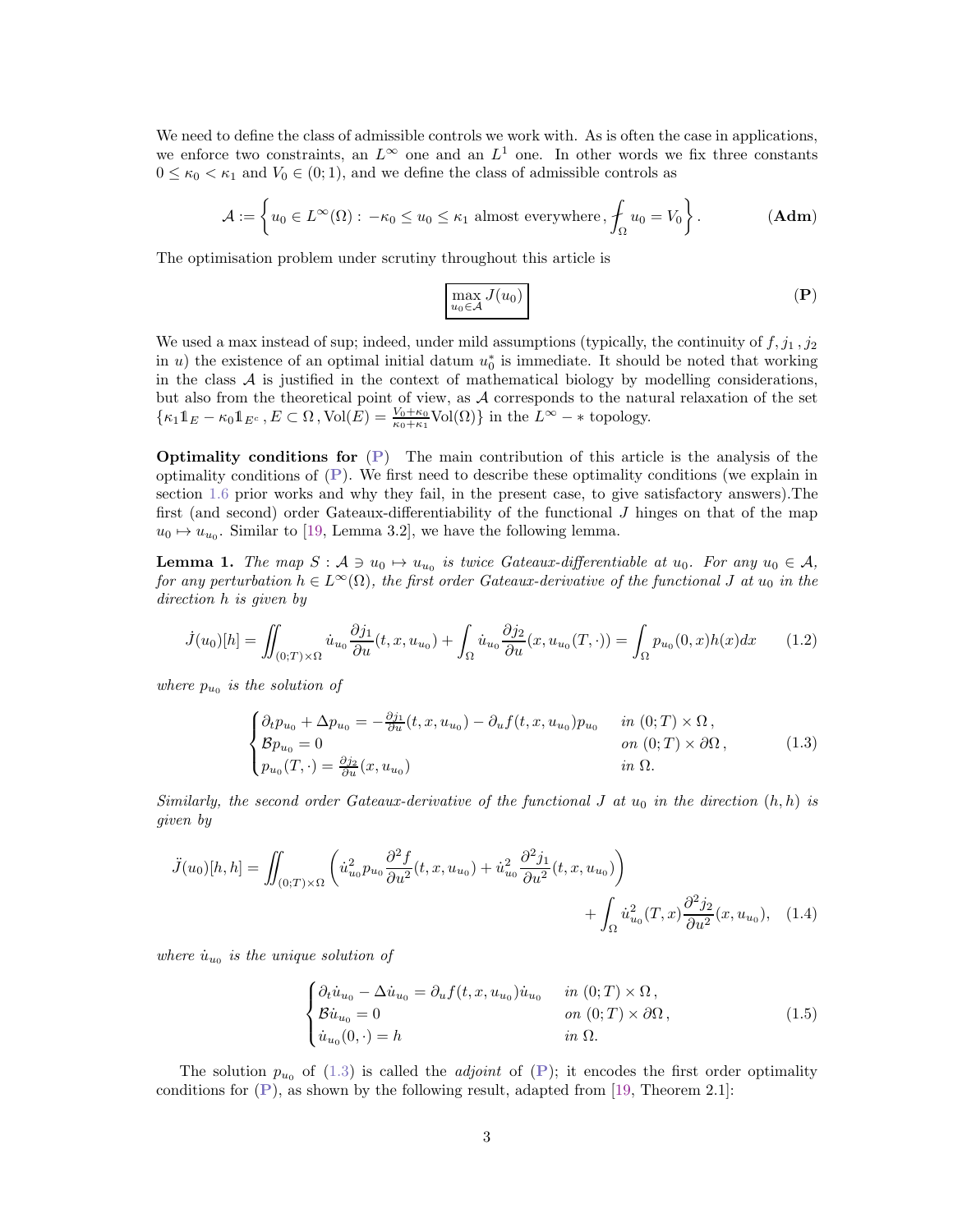**[P](#page-2-0)roposition 2.** Let  $u_0^*$  be a solution of  $(P)$ . Then there exists  $c \in \mathbb{R}$  such that

$$
\begin{cases} u_0^*(x) = \kappa_1 & \text{if } p_{u_0}(0, x) > c, \\ u_0^*(x) = -\kappa_0 & \text{if } p_{u_0}(0, x) < c, \\ \{p_{u_0}(0, \cdot) = c\} \subset \{-\kappa_0 < u_0^* < \kappa_1\}. \end{cases}
$$

where  $p_{u_0}$  is defined by [\(1.3\)](#page-2-1).

However, this is not a fully satisfactory characterisation of optimisers. Essentially, it can be proved that this optimality conditions entail the existence of a function  $f$  such that, for any optimiser  $u_0^*$ , we have, on  $\{-\kappa_0 < u_0^* < \kappa_1\}$ , an equation of the form  $\partial_u f(0, x, u_{u_0^*}) =$  $\tilde{f}(p_{u_0}(0,x),\partial_t p_{u_0}(0,x))$ , see [\[19\]](#page-26-8). However when f is neither concave nor convex in u, this equation can have multiple roots. As was observed in [\[17,](#page-26-6) [19\]](#page-26-8) this is problematic when dealing with numerical approximations of the problem. For this reason it is necessary to exploit second order optimality conditions. Of course, the main difficulty with the expression of  $\tilde{J}$  given in Lemma [1](#page-2-2) is that the expression is distributed over  $(0; T) \times \Omega$  while we would need a localised information, at  $t = 0$ . This is the purpose of Theorem [I.](#page-3-0)

#### 1.3.2 Main results about second order optimality conditions

**Regularity assumptions** As we hinted at earlier, obtaining our result requires more regularity on  $f$ ,  $j_1$ ,  $j_2$ . We assume that the nonlinearity f and the cost functions  $j_1$ ,  $j_2$  satisfy

for any compact 
$$
K \subset \mathbb{R}
$$
,  $f, j_1, \partial_u f, \partial_u j_1, \partial_{uu} f, \partial_{tt} f, \nabla \partial_u f, \Delta \partial_u f, \partial_{uuu} f, j_2, \partial_u j_2, \partial_u^2 j_2$   
are bounded over  $[0, T] \times \Omega \times K$ ,  

$$
\begin{cases} \frac{\partial^2 f}{\partial u^2}, \partial_{uu} j_1 \in \mathscr{C}^0([0; T]; L^1_{\text{loc}}(\Omega \times \mathbb{R})), \\ \exists M > 0, \forall u \ge M, \forall (t, x) \in (0; T) \times \Omega, f(t, x, u) \le 0, f(t, x, -u) \ge 0. \end{cases}
$$

<span id="page-3-1"></span> $(\mathbf{H}_{\text{reg}})$ 

Typical examples of functions satisfying these regularity assumptions are functions  $f, j_1, j_2$  taking the form  $h(t,x)g(u)$  with  $h \in L^{\infty}(\Omega)$  and  $g \in \mathscr{C}^3(\mathbb{R})$ . Natural examples in the field of population dynamics would be  $f = f(u) = u(u - \theta)(1 - u)$  (bistable nonlinearity),  $j_1 = 0$  and  $j_2 = j_2(x, u) = \mathbb{1}_{\omega}(x)u$ , which corresponds to optimising a proportion of sane mosquitoes within a global population [\[4,](#page-25-3) [17\]](#page-26-6).

#### Our main result Our main result is the following:

<span id="page-3-0"></span>**Theorem I.** Let  $u_0^*$  be a maximiser of J over A. Let  $\omega := \{-\kappa_0 < u_0^* < \kappa_1\}$  and assume that  $Vol(\omega) > 0$ . Then

$$
W_{u_0^*}(0,\cdot)\leq 0\ a.e.\ in\ \omega
$$

where for any  $u_0 \in \mathcal{A}$ :

$$
W_{u_0}(t,x) := p_{u_0} \frac{\partial^2 f}{\partial u^2}(t,x, u_{u_0}) + \frac{\partial^2 j_1}{\partial u^2}(t,x, u_{u_0}).
$$

**Comments on Theorem [I](#page-3-0)** This result is a much stronger version of  $[17,$  Theorem 1], where this property was derived on the interior of the set  ${-\kappa_0 < u_0^* < \kappa_1}$ , in the one-dimensional case for  $j_1 \equiv 0$  and  $j_2 \equiv u$ . In [\[17\]](#page-26-6) this characterisation is then used to considerably speedup the running time of numerical simulations. However, as is often the case in optimal control theory, there is no guarantee that  ${-\kappa_0 < u_0^* < \kappa_1}$  actually has a non-empty interior: it might a priori be a very irregular set such as Cantor set for example. In this paper, we prove that  $W_{u_0^*}(0,\cdot) \leq 0$  holds almost everywhere without such strong topological assumption on the abnormal set  $\omega := \{-\kappa_0 < u_0^* < \kappa_1\}$ . Furthermore, our present result holds in any dimension.

The following corollary immediately follows from Theorem [I:](#page-3-0)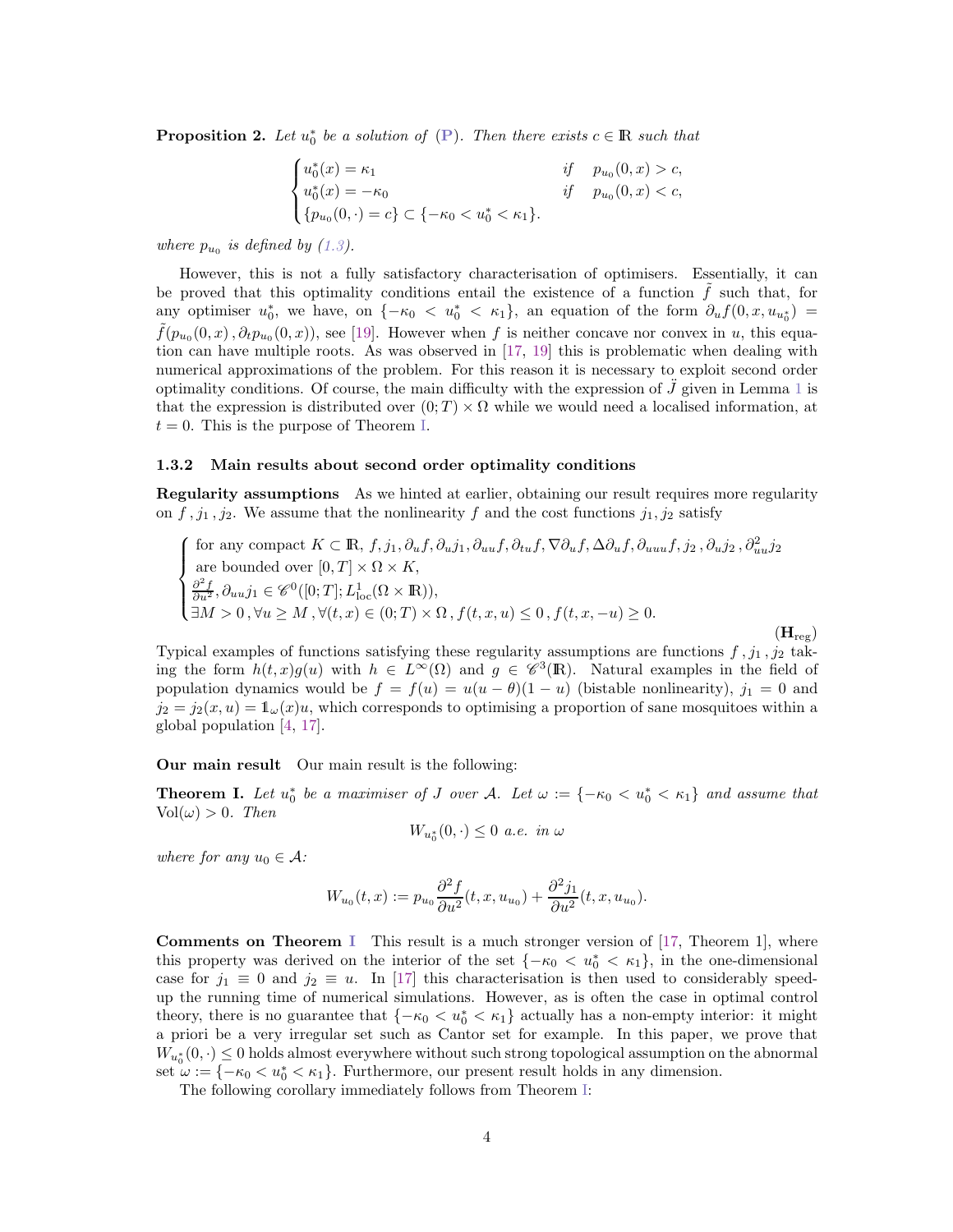**Corollary 3.** If  $j_1(0, x, \cdot)$  and  $f(0, x, \cdot)$  are convex in u for all  $x \in \Omega$ , with either  $\frac{\partial^2 f}{\partial u^2}(0, x, u) > 0$ or  $\frac{\partial^2 j_1}{\partial u^2}(0, x, u) > 0$  for all  $(x, u) \in \Omega \times \mathbb{R}$ , then any maximiser  $u_0^*$  of J over A is bang-bang, in the sense that  $u_0^*(x) \in \{-\kappa_0, \kappa_1\}$  for almost every  $x \in \Omega$ .

Another interesting consequence of Theorem [I](#page-3-0) is that the changes of concavity in f over the course of time does not matter in the following sense: assume  $\partial_u j_1, \partial_u j_2 \geq 0$  (and non-identically zero) so that by the strong maximum principle applied to  $(1.3)$  we obtain  $p_{u_0} > 0$ . Assume that  $f = f(t, x, u)$  is chosen so that  $f(0, x, \cdot)$  is convex in u and such that there exists  $\varepsilon > 0$  satisfying that for any  $t \geq \varepsilon$   $f(t, x, \cdot)$  is concave. Then any solution  $u_0^*$  of the optimisation problem is bangbang, in the sense that  ${-\kappa_0 < u_0^* < 1}$  has zero Lebesgue measure. This property is not at all obvious from the distributed expression of  $J$ .

Finally, observe that Theorem [I](#page-3-0) gives an explicit description of the competition between the concavity/convexity of the non-linearity of the equation, and that of the cost function  $j_1$ .

# 1.4 Second optimal control problem: optimisation w.r.t the source term

#### 1.4.1 Context

Here, we study the optimisation with respect to the source term y and we assume that  $u_0 \equiv 0$  in [\(1.1\)](#page-1-0). For notational convenience we write  $u_{u_0,y=0} = u_y$ .

We fix once again two cost functions  $j_1 = j_1(t, x, u)$ ,  $j_2 = j_2(x, u)$  and define the functional to optimise

$$
K: L^{\infty}((0;T) \times \Omega) \ni y \mapsto \iint_{(0;T) \times \Omega} j_1(t,x,u_y(t,x)) dx dt + \int_{\Omega} j_2(x,u_y(T,x)) dx.
$$

Similar to ([Adm](#page-2-3)) our class of admissible controls is defined as

$$
\mathcal{Y} := \left\{ y \in L^1(0, T; L^1(\Omega)) \, , -\kappa_0 \le y \le \kappa_1 \text{ almost everywhere in } (0; T) \times \Omega \right\}
$$
  
and for almost every  $t \in (0; T) \left\{ \int_{\Omega} y(t, \cdot) = V_0 \right\}$ . (Adm')

The second optimisation problem reads

<span id="page-4-0"></span>
$$
\max_{y \in \mathcal{Y}} K(y) \tag{P'}
$$

Here again the existence of an optimiser  $y^*$  relies on very weak continuity assumptions on  $f, j_1, j_2$ .

**Optimality conditions for**  $(P')$  $(P')$  $(P')$  Let us describe the optimality conditions and adjoint state for ([P](#page-4-0)′ ); we have the following lemma:

**Lemma 4.** The map  $T : \mathcal{Y} \ni y \mapsto u_y$  is twice Gateaux-differentiable at y. For any  $y \in \mathcal{Y}$ , for any perturbation  $h \in L^{\infty}((0,T) \times \Omega)$ , the first order Gateaux-derivative of the functional K at y in the direction h is given by

$$
\dot{K}(y)[h] = \iint_{(0;T)\times\Omega} q_y(t,x)h(t,x)dxdt
$$
\n(1.6)

where  $q_y$  is the solution

<span id="page-4-1"></span>
$$
\begin{cases}\n\partial_t q_y + \Delta q_y = -\frac{\partial j_1}{\partial u}(t, x, u_y) - \partial_u f(t, x, u_y) q_y & \text{in } (0; T) \times \Omega, \\
\mathcal{B}q_y = 0 & \text{on } (0; T) \times \partial\Omega, \\
q_y(T, \cdot) = \frac{\partial j_2}{\partial u}(x, u_y) & \text{on } \partial\Omega.\n\end{cases}
$$
\n(1.7)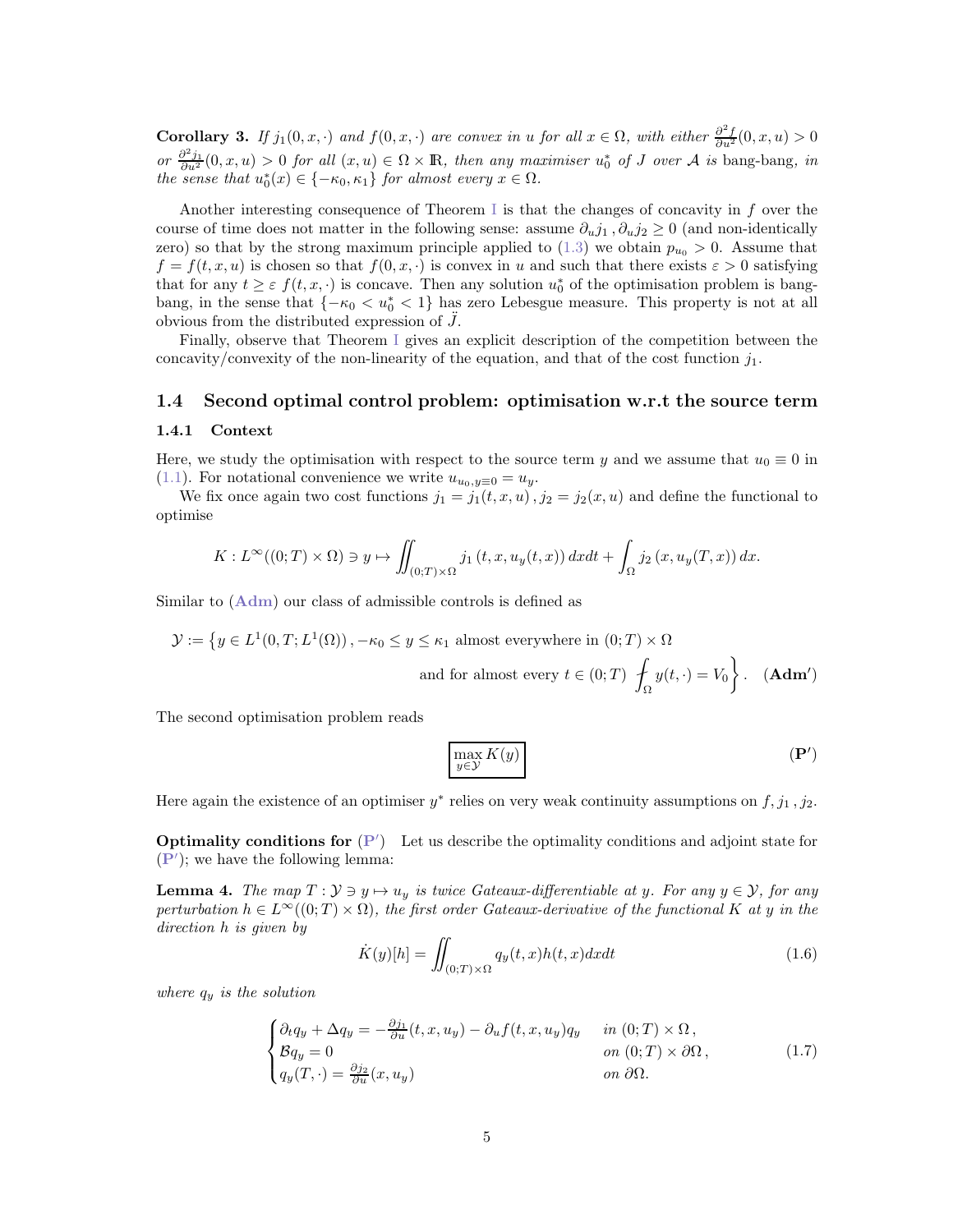Similarly, the second order Gateaux-derivative of the functional K at y in the direction  $(h, h)$  is given by

$$
\ddot{K}(y)[h,h] = \iint_{(0,T)\times\Omega} \left( \dot{u}_y^2 q_y \frac{\partial^2 f}{\partial u^2}(t,x,u_y) + \dot{u}_y^2 \frac{\partial^2 j_1}{\partial u^2}(t,x,u_y) \right) + \int_{\Omega} \dot{u}_y^2(T,x) \frac{\partial^2 j_2}{\partial u^2}(x,u_y), \quad (1.8)
$$

where  $\dot{u}_y$  is the unique solution of

<span id="page-5-2"></span>
$$
\begin{cases}\n\partial_t \dot{u}_y - \Delta \dot{u}_y = h + \partial_u f(t, x, u_y) \dot{u}_y & \text{in } (0; T) \times \Omega, \\
\mathcal{B} \dot{u}_y = 0 & \text{on } (0; T) \times \partial \Omega, \\
\dot{u}_y(0, \cdot) = 0 & \text{in } \Omega.\n\end{cases}
$$
\n(1.9)

The solution  $q_y$  of [\(1.7\)](#page-4-1) is called the *adjoint* of  $(P')$  $(P')$  $(P')$ ; Proposition [5](#page-5-0) is easily adapted to yield the following result:

<span id="page-5-0"></span>**[P](#page-4-0)roposition 5.** Let  $y^*$  be a solution of  $(P')$ . Then there exists  $c \in \mathbb{R}$  such that

$$
\begin{cases}\ny^*(x) = \kappa_1 & \text{if } q_y(0, x) > c, \\
y^*(x) = -\kappa_0 & \text{if } q_y(0, x) < c, \\
\{q_y(0, \cdot) = c\} \subset \{-\kappa_0 < y^* < \kappa_1\}.\n\end{cases}
$$

where  $q_y$  is the unique solution of  $(1.7)$ .

The same difficulties described when discussing  $(P)$  $(P)$  $(P)$  arise when trying to characterise in a finer way these optimality conditions for  $(P')$  $(P')$  $(P')$  when the non-linearity is neither convex nor concave, or changes convexity throughout time.

### 1.4.2 Main results about second order optimality conditions

We assume that the non-linearity f and the cost functions  $j_1, j_2$  satisfy  $(H_{reg})$  $(H_{reg})$  $(H_{reg})$ . Our main result is the following:

<span id="page-5-1"></span>**Theorem II.** Let  $y^*$  be a maximiser of K over F. Let  $\omega := \{-\kappa_0 \lt y^* \lt \kappa_1\}$  and assume that  $Vol(\omega) > 0$ . Then

$$
Z_{y^*} \leq 0 \ a.e. \ in \ \omega
$$

where for any  $y \in \mathcal{F}$ :

$$
Z_y(t,x) := q_y \frac{\partial^2 f}{\partial u^2}(t,x,u_y) + \frac{\partial^2 j_1}{\partial u^2}(t,x,u_y).
$$

Do note that in Theorem [II](#page-5-1) the abnormal set  $\omega$  is a subdomain of  $(0; T) \times \Omega$ .

Comments on Theorem [II](#page-5-1) We will use the tools developed when proving Theorem [I](#page-3-0) to prove Theorem [II,](#page-5-1) essentially proving that we can choose perturbations that boil the problem down to the context of Theorem [I.](#page-3-0) We insist upon the fact that this is not immediate.

The following corollary immediately follows from Theorem [I](#page-3-0) but is somehow unexpected:

**Corollary 6.** Assume  $j_2(x, u) = u$ ,  $j_1 \equiv 0$ . Let  $y^*$  be a solution of  $(P')$  $(P')$  $(P')$ . For any  $t \in (0, T)$  such that  $f(t, x, \cdot)$  is strictly convex in u,  $y^*(t, \cdot)$  is bang-bang.

In other words, the bang-bang property is fully localised in time.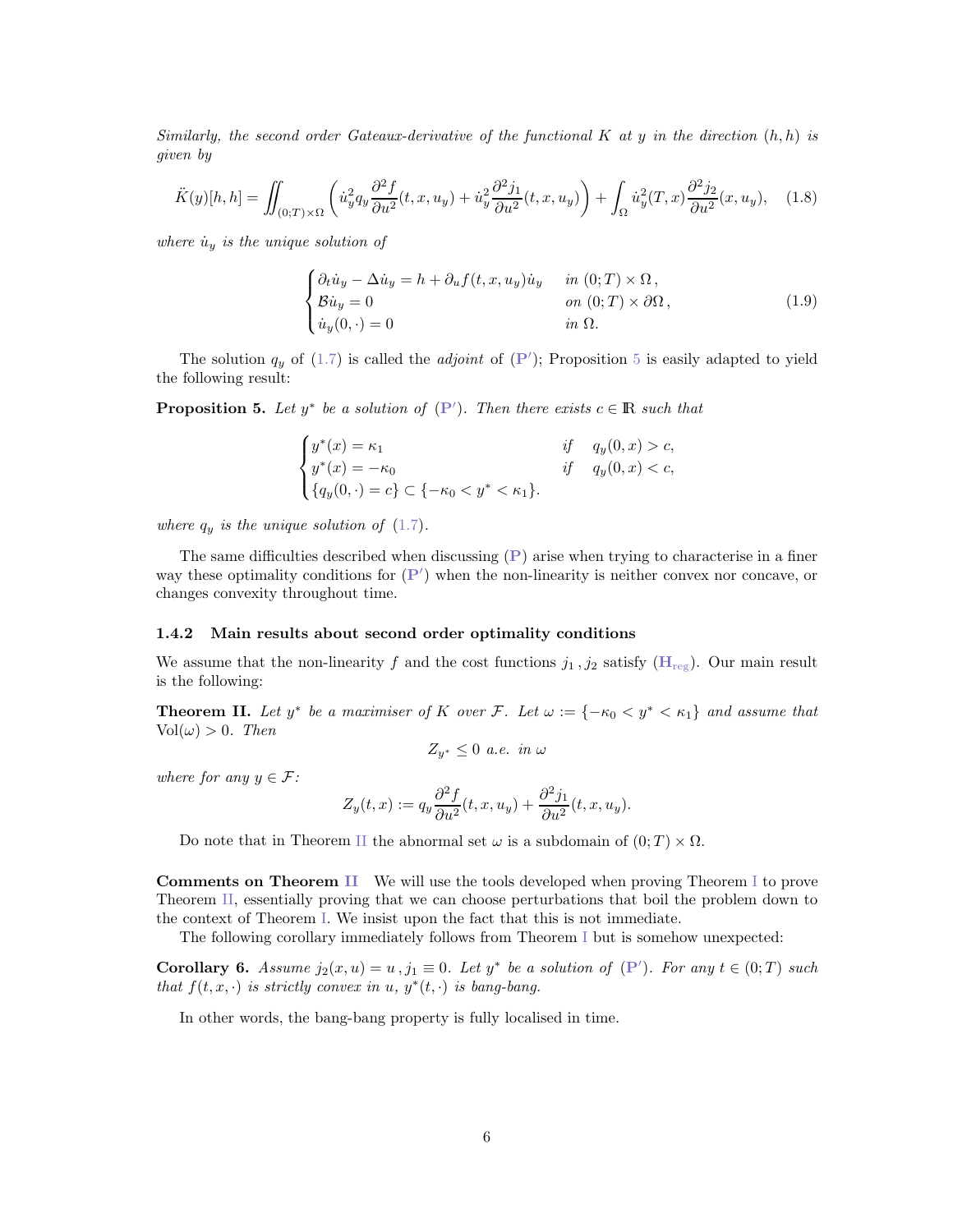### 1.5 A Laplace-type method

To prove Theorem [I](#page-3-0) and Theorem [II,](#page-5-1) we rely on a new technique, which we dub a Laplace-type method. This is a combination of the technique we developed with Toledo in [\[17\]](#page-26-6), which relied on Laplace-type arguments for a simple perturbation of the initial datum which is only well-fitted on interior points of the abnormal set  ${-\kappa_0 < u_0^*(x) < \kappa_1}$ , and of the technique developed by the authors and Privat in [\[18\]](#page-26-4) in another framework, in order to construct well-fitted perturbations regardless of any regularity assumption on the abnormal set.

**Statement of the result** For any function  $h \in L^2(\Omega)$  we denote its support by supp $(h)$ ; it is a closed set. We adopt the same notation for the support of a distribution. We consider the sequence of eigenvalues  $\{\lambda_k, \mathcal{B}\}_{k\in\mathbb{N}}$ , associated with eigenfunctions  $\{\varphi_k, \mathcal{B}\}_{k\in\mathbb{N}}$  of the Laplace operator:

$$
\begin{cases}\n-\Delta \varphi_{k,\mathcal{B}} = \lambda_{k,\mathcal{B}} \varphi_{k,\mathcal{B}} & \text{in } \Omega, \\
\mathcal{B} \varphi_{k,\mathcal{B}} = 0 & \text{on } \partial \Omega, \\
\int_{\Omega} \varphi_{k,\mathcal{B}}^2 = 1.\n\end{cases}
$$
\n(1.10)

It satisfies

$$
0 \leq \lambda_{1,\mathcal{B}} \leq \lambda_{2,\mathcal{B}} \leq \cdots \leq \lambda_{k,\mathcal{B}} \underset{k \to \infty}{\to} \infty.
$$

We are now in position to state our main technical result.

<span id="page-6-0"></span>**Theorem III.** Let  $q \in L^{\infty}((0; T) \times \Omega)$  be a fixed potential and let  $\omega \subset \Omega$  be a closed subset of  $\Omega$ with positive measure. We assume that for any  $r \in [1; +\infty)$  there holds

$$
\partial_t q - \Delta q, \nabla q \in L^r(0, T; L^r(\Omega)).
$$
\n
$$
(H_q)
$$

Additionally, if B is of Neumann type, we assume that  $\mathcal{B}q = 0$ . We consider a sequence  $(h_K)_{K \in \mathbb{N}} \in$  $L^2(\Omega)^\mathbb{N}$  such that, for any  $K \in \mathbb{N}$ ,  $h_K$  writes

<span id="page-6-1"></span>
$$
h_K := \sum_{k=K}^{\infty} a_{K,k} \varphi_{k,\mathcal{B}},
$$

where the sequence  $(a_{K,k})_{k\in\mathbb{N}}$  satisfies

$$
\sum_{k=K}^{\infty} a_{K,k}^2 = 1,
$$

and such that

$$
supp(h_K) \subset \omega.
$$

Define  $v_K$  as the solution of the heat equation

$$
\begin{cases}\n\frac{\partial v_K}{\partial t} - \Delta v_K = qv_K & \text{in } (0; T) \times \Omega, \\
\mathcal{B}v_K = 0 & \text{on } (0; T) \times \partial\Omega, \\
v_K(0, \cdot) = h_K & \text{in } \Omega.\n\end{cases}
$$

Consider the unit ball X of the dual of the space  $\mathscr{C}^0([0;T];L^1(\Omega))$ . Finally, define a sequence of probability measures  $(\nu_K)_{K \in \mathbb{N}} \in X^{\mathbb{N}}$  by

$$
\forall K \in \mathbb{N}, \nu_K := \frac{v_K^2}{\iint_{(0;T) \times \Omega} v_K^2}.
$$

Then any closure point  $\nu_{\infty}$  of the sequence  $(\nu_K)_{K \in \mathbb{N}} \in X^{\mathbb{N}}$  satisfies

$$
supp(\nu_{\infty}) \subset \{t = 0\} \times \omega, \iint_{(0;T) \times \Omega} \nu_{\infty} = 1, \nu_{\infty} \ge 0 \text{ in the sense of measures.}
$$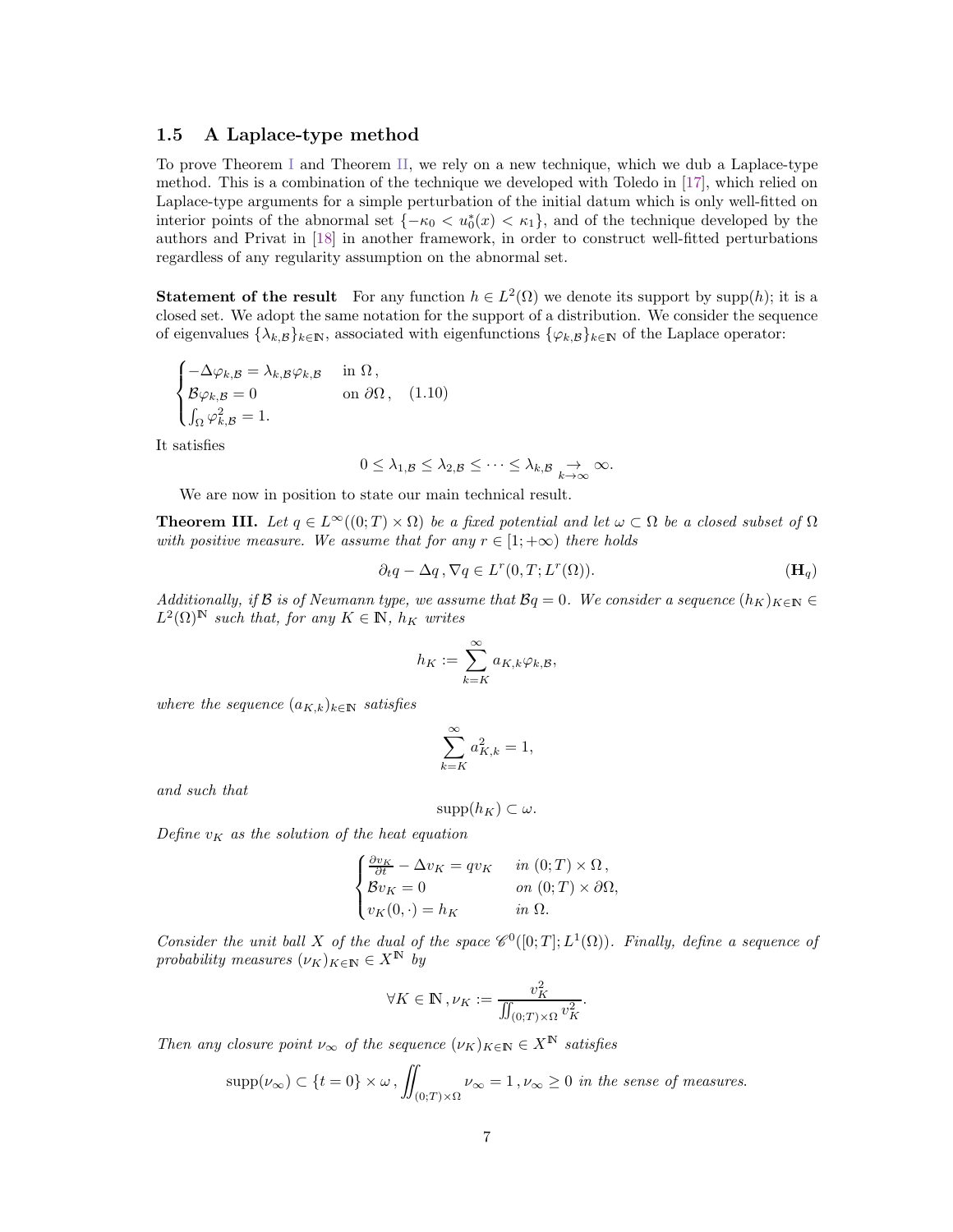In this last equality, supp $(\nu_{\infty}) \subset \{t = 0\} \times \omega$  should be understood as follows: for any  $\varphi \in$  $\mathscr{C}^0([0; T]; L^1(\Omega))$  such that  $\text{supp}(\varphi) \subset (\{t = 0\} \times \omega)^c, \langle \nu_\infty, \varphi \rangle = 0$  where  $\langle \cdot, \cdot \rangle$  stands for the duality bracket on  $\mathscr{C}^0([0;T];L^1(\Omega))$ .

Regarding our terminology In this paragraph we justify the terminology of the title of this paper. First of all, we claim that Theorem [III](#page-6-0) is an extension of the standard two-scales expansion technique for parabolic equations. Namely, consider, as done in [\[17\]](#page-26-6), the solution  $w_K$  of the equation

$$
\begin{cases} \partial_t w_K - \partial_{xx} w_K = q w_K & \text{in } (0;T) \times \mathbb{T}, \\ w_K(0,x) = \theta(x) \sin(Kx) & \text{in } \mathbb{T}, \end{cases}
$$
\n(1.11)

where  $\mathbb T$  is the one-dimensional torus and  $\theta$  is a smooth bump function in  $\mathbb T$ . In [\[17\]](#page-26-6) it is proved that

$$
w_K \underset{K \to \infty}{\sim} \theta(x) \sin(Kx) e^{-K^2 t}
$$

in the  $L^2((0; T) \times T)$  sense. Consequently, using the fact that

$$
\sin(Kx)^2 \underset{K \to \infty}{\rightharpoonup} \frac{1}{2}
$$

and the Laplace method, this implies that, for any smooth test function  $\phi$ ,

$$
\iint_{(0;T)\times\Omega} w_K^2 \phi \underset{K\to\infty}{\sim} \frac{1}{2K^2} \int_{\mathbb{T}} \theta(x)^2 \phi(0,x)^2 dx.
$$

In other words, in the limit  $K \to \infty$ , we only see (up to a proper rescaling) the support of the initial condition. In higher dimensional situations, Theorem [III](#page-6-0) establishes the same kind of qualitative behaviours, but we highlight here several non-trivial difficulties. First and foremost, it is not true that  $\varphi_{K,B}^2 \xrightarrow[K \to \infty]{} \frac{1}{2}$ , since in many domains we may have a so-called localisation phenomenon [\[12\]](#page-26-9). Second, this type of expansion only holds under strong regularity assumptions on the function θ. In particular, this result assumes, in a sense, that we are considering highly oscillating initial conditions, with a regular support (for instance, that has non-empty interior). When considering applications to the optimal control of reaction-diffusion equations, it is extremely difficult (and, in general, a completely open question) to obtain this type of regularity.

Regarding the first difficulty, as a byproduct of the proof of Lemma [9](#page-10-0) below, we obtain that

$$
v_K \underset{K \to \infty}{\sim} \sum_{k=K}^{\infty} a_{K,k} \varphi_{k,\mathcal{B}} e^{-t\lambda_{k,\mathcal{B}}}.
$$

This is not yet enough to conclude as to the support in space of the limit  $\nu_{\infty}$  as this would only yield, for any smooth function  $\phi$ ,

$$
\langle v_K^2, \phi \rangle \underset{K \to \infty}{\sim} \sum_{k, k'=K}^{\infty} \frac{a_{K,k} a_{K,k'}}{\lambda_{k,\mathcal{B}}+\lambda_{k',\mathcal{B}}} \int_{\Omega} \phi(0, \cdot) \varphi_{k,\mathcal{B}} \varphi_{k',\mathcal{B}},
$$

and it is then unclear from this expression to derive a meaningful information about the support of  $\nu_{\infty}$ .

### <span id="page-7-0"></span>1.6 Bibliographical references

We investigated the optimisation problems  $(P)$  $(P)$  $(P)$  in an earlier paper with Toledo [\[17\]](#page-26-6) the case where  $d = 1, \Omega = (0, 1), f$  only depends on u and is convex, with  $\kappa_0 = 0, \kappa_1 = 1, f(0) = f(1) = 0$ ,  $j_1 \equiv 0$  and  $j_2(x, u) \equiv u$ . We have proved that in that case  $u_0^* \equiv 1_{(0, V_0)}$  is a global maximiser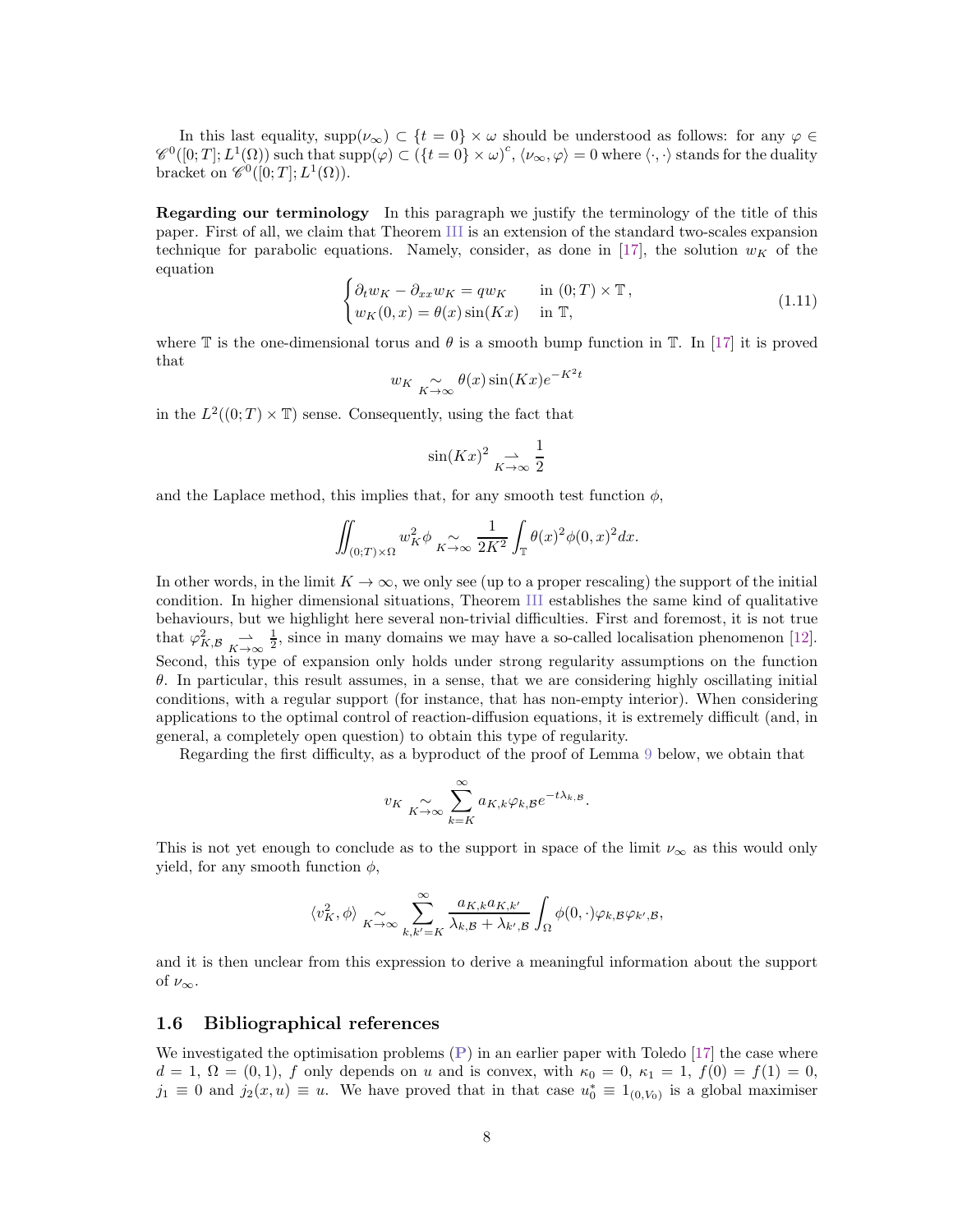of J. Apart from this example, it is not true in general that the maximisers are bang-bang. Indeed, if f is concave in u, then it was proved in [\[19\]](#page-26-8) that the constant function  $u_0^* \equiv V_0 \in (0,1)$ is a global maximiser. Similar results where derived when  $j_2(x, u) \equiv -(1 - u)^2$  in [\[10\]](#page-26-5). This emphasises the need for understanding the behaviour of the maximiser  $u_0^*$  on the abnormal set  ${-\kappa_0 < u_0^* < \kappa_1}.$  We have proved with Toledo in the simple framework of [\[17\]](#page-26-6) that for any interior point x of  $\{-\kappa_0 < u_0^* < \kappa_1\}$ , one has  $f''(u_0^*(x)) \leq 0$ . The question of regularity of optimal controls is a difficult one, and we can not rule out that the interior of the abnormal set  ${-\kappa_0 < u_0^* < \kappa_1}$  is empty. The aim of the present paper is to generalise this result to a more general framework, and to derive a result that holds almost everywhere on  ${-\kappa_0 < u_0^* < \kappa_1}$ , and not only on its interior. One of the reasons such information are important is the numerical approximation of these  $L^{\infty} - L^{1}$ -constrained optimal control problems, a standard and powerful algorithm is the thresholding scheme, akin to a gradient ascent method. Roughly speaking, it is expected that optimisers  $u_0^*$  can be described using the level-sets of the so-called "adjoint state". When optimisers  $u_0^*$  are bang-bang, it is expected that this scheme can be defined and used with the knowledge of first order optimality conditions only. That an optimiser  $u_0^*$  is not bang-bang essentially amounts to saying that the adjoint state has a level-set of positive measure, which leads to using second-order optimality conditions in the definition of this scheme. Thus, having tractable information about the behaviour of optimisers  $u_0^*$  in the set  $\{-\kappa_0 < u_0^* < \kappa_1\}$  is essential in implementing a cost-efficient algorithm. Finally, let us mention the recent [\[1\]](#page-25-1), in which the same problem is discussed from another qualitative point of view: the authors study the influence of adding advection terms to the main equation on the value of the functional to optimise.

In order to further characterise  $u_0^*$  on the abnormal set  $\{-\kappa_0 < u_0^* < \kappa_1\}$ , one needs to extract information from the first and second order optimality conditions. Let us now explain why we could not use earlier results on optimal control for parabolic equations and what our contribution to this field of research is. There is a vast literature on this topic, and we will only focus here on earlier works that are close to the problem we consider here, that is, second order optimality conditions for a control on the initial datum.

First order optimality conditions, in other words Pontryagin maximum principle, for semi-linear parabolic equations have been established in a very general framework in [\[22\]](#page-26-1). In this paper, three types of controls are considered: one acts on the initial datum, as in the present article, one acts as a source term in  $(0, T) \times \Omega$ , and one acts on the boundary  $(0, T) \times \partial \Omega$ . Another difference with the present paper is that  $L^1$  constraints are not covered by their framework. Here, we consider a much simpler problem, since our control only acts on the initial datum. The reason for this is that we want to isolate the phenomenon we exhibit.

Sufficient second order conditions guaranteeing local optimality are discussed when the control acts on  $(0, T) \times \Omega$  and/or on the boundary  $(0, T) \times \Omega$  (see [\[7,](#page-25-0) [21,](#page-26-0) [23\]](#page-26-2)). Let us also mention a wide literature on second order conditions for optimal control of semi-linear elliptic equations (see for example [\[6\]](#page-25-4)). The general approach of these papers is to derive the necessary second order optimality condition  $J[u_0] \leq 0$ , and to provide sufficient conditions in order to characterise a local maximiser. A Hamiltonian  $H = H(t, x, u, p)$  is often derived from the first order conditions (see [\[22\]](#page-26-1)) such that, if  $u_0^*$  is a maximising initial datum for example, then  $H(0, x, u_0^*(x), p(0, x)) =$  $\max_{u_0 \in A} H(0, x, u_0(x), p(0, x))$  where p is the adjoint state of the equation. The second order necessary optimality conditions then read  $\partial_{uu}H(0,x,u_0^*(x),p(0,x)) \leq 0$  for all  $x \in \Omega$  on the abnormal set, that is, for all x such that  $\partial_u H(0, x, u_0^*(x), p(0, x)) = 0$ . A way to include  $L^1$ constraints on the initial datum in order to compare this earlier framework to the present one is to consider a penalised cost function

$$
G(u_0) := J(u_0) - c \int_{\Omega} u_0
$$

over the wider class of admissible controls

$$
\mathcal{B} := \{ u_0 \in L^{\infty}(\Omega) : -\kappa_0 \le u_0 \le \kappa_1 \text{ almost everywhere} \}.
$$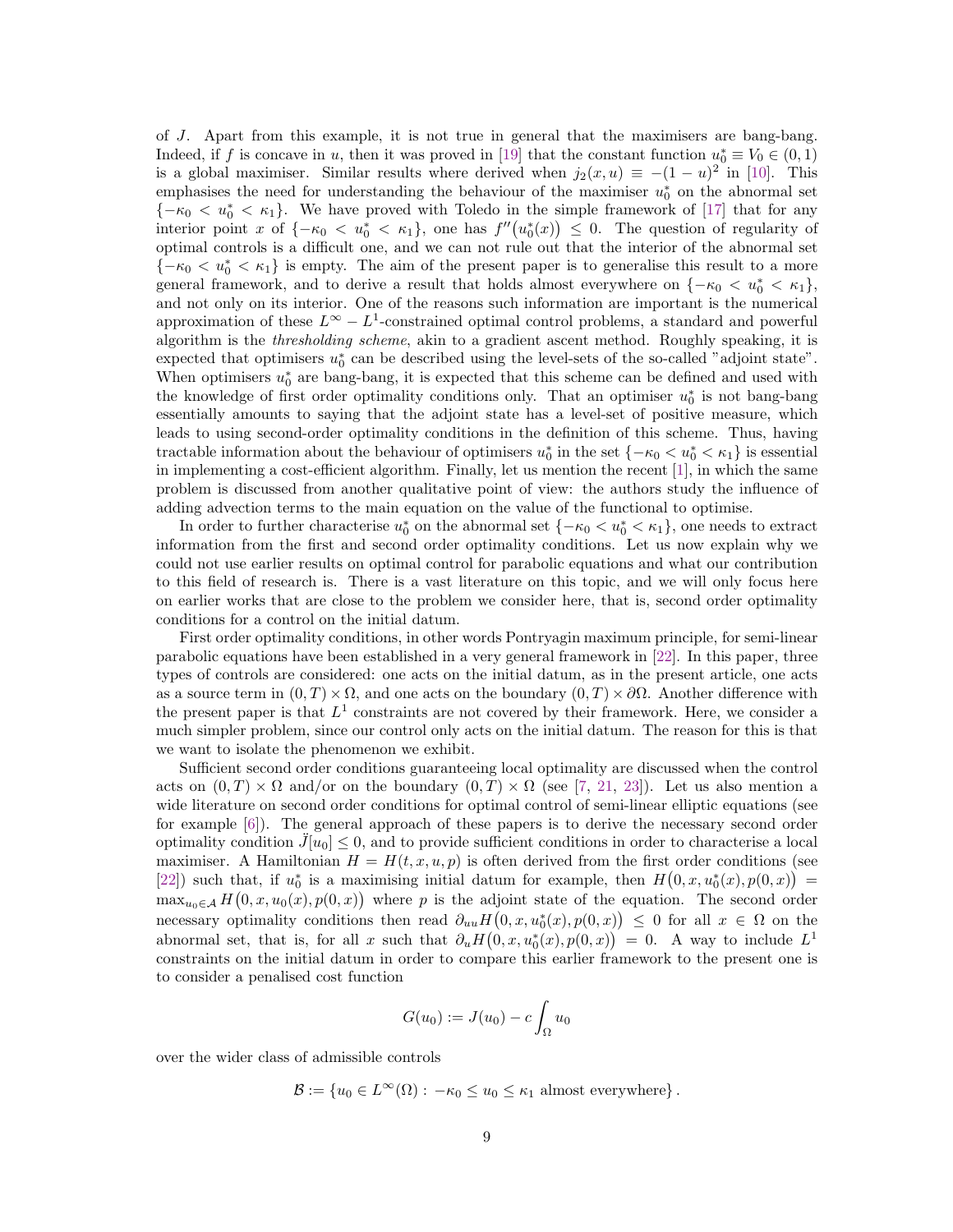In that case, deriving the Hamiltonian F from [\[22\]](#page-26-1), one gets  $\partial_{uu}H \equiv 0$ . Hence, it is hopeless to extract any information from second order optimality conditions using these earlier approaches in that case. More generally, we believe that these earlier works are not well-fitted to  $L^1$  constraints. In the present, we push further the second order optimality conditions using a Laplace-type method that allows to concentrate the relevant information at  $t = 0$ . We do not investigate sufficient conditions and leave it for a future work.

# 2 Proof of Theorem [III](#page-6-0)

We begin with the proof of Theorem [III,](#page-6-0) as Theorem [I](#page-3-0) is a corollary of it.

### 2.1 Steps of the proof

The proof is divided up in several steps. As each can be technical and sometimes long, we summarise them here:

- First we give some basic preliminary results related to parabolic regularity and the Laplace method. We refer to Propositions [7](#page-9-0) and [8.](#page-10-1)
- Second, we prove an estimate of the  $L^2$ -norm of  $v_K$  under the form

$$
\iint_{(0;T)\times\Omega} v_K^2 \ge c_0 \sum_{k=K}^{\infty} \frac{a_{K,k}^2}{\lambda_{k,\mathcal{B}}}.
$$

We refer to Lemma [9](#page-10-0) below.

- Third, we prove that  $\text{supp}(\nu_{\infty}) \subset \{t = 0\} \times \Omega$ , see Lemma [10.](#page-14-0)
- Finally, we prove that  $\text{supp}(\nu_{\infty}) \subset (0; T) \times \Omega$ , thereby concluding the proof.

## 2.2 Step 1: Preliminaries on the parabolic regularity and the Laplace method

<span id="page-9-0"></span>A preliminary parabolic regularity result We recall the following parabolic regularity result: **Proposition 7.** Let  $q, g \in L^{\infty}((0; T) \times \Omega)$ . For any  $\theta_0 \in L^{\infty}(\Omega)$ , the solution  $\theta$  of

$$
\begin{cases}\n\partial_t \theta - \Delta \theta - q\theta = g & \text{in } (0; T) \times \Omega, \\
\mathcal{B}\theta = 0 & \text{on } (0; T) \times \partial \Omega, \\
\theta(0, \cdot) = \theta_0\n\end{cases}
$$
\n(2.1)

satisfies

$$
\sup_{t \in [0;T]} \|\theta\|_{L^2(\Omega)} \le C \left( \int_0^T \|g(t,\cdot)\|_{L^2(\Omega)} dt + \|\theta_0\|_{L^2(\Omega)} \right)
$$

where the constant C only depends on  $||q||_{L^{\infty}((0,T)\times\Omega)}$  and T.

As this result is instrumental in deriving our estimates we prove it here.

*Proof of Proposition [7.](#page-9-0)* Multiplying  $(4.7)$  by  $\theta$  and integrating by parts in time we obtain

$$
\frac{d}{dt} \int_{\Omega} \frac{\theta(t,\cdot)^2}{2} + \int_{\Omega} |\nabla \theta|^2 - ||q||_{L^{\infty}((0,T)\times\Omega)} \int_{\Omega} \theta^2 \le \int_{\Omega} g\theta \le ||g(t,\cdot)||_{L^2(\Omega)} ||\theta(t,\cdot)||_{L^2(\Omega)}
$$

whence

$$
\frac{d}{dt}(\|\theta(t,\cdot)\|_{L^2(\Omega)}) - \|q\|_{L^{\infty}((0;T)\times\Omega)} \|\theta(t,\cdot)\|_{L^2(\Omega)} \le \|g(t,\cdot)\|_{L^2(\Omega)}.
$$

It suffices to apply the Gronwall lemma to conclude.

 $\Box$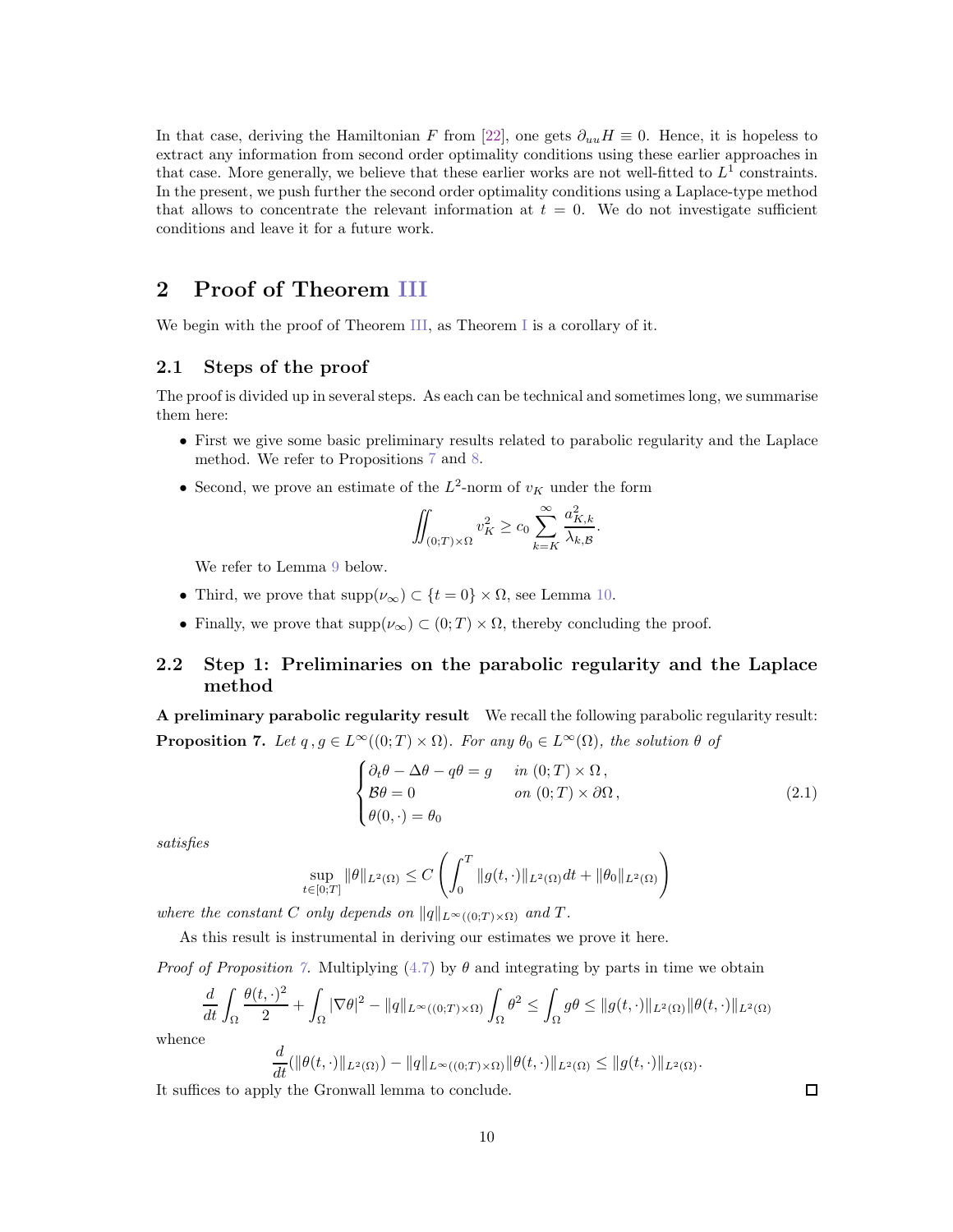Background on the Laplace method We recall here the following result:

<span id="page-10-1"></span>**Proposition 8.** For any  $m \in \mathbb{N}$ ,

$$
\int_0^T t^m e^{-kt} dt \sim_{k \to \infty} \frac{C_m}{k^{m+1}}.
$$

*Proof of Proposition [8.](#page-10-1)* Integrating by parts  $(m + 1)$ -times we have

$$
\int_0^T t^m e^{-kt} = \frac{m!}{k^{m+1}} (1 - e^{-kT})
$$

whence the conclusion.

# 2.3 Step 2: Asymptotic of the  $L^2$  norm of the solution

The goal of this paragraph is to prove the following result:

<span id="page-10-0"></span>**Lemma 9.** There exists a constant  $c_0 > 0$  such that

$$
\forall K \in \mathbb{N}, \iint_{(0;T)\times\Omega} v_K^2 \ge c_0 \sum_{k=K}^{\infty} \frac{a_{K,k}^2}{\lambda_{k,\mathcal{B}}}.
$$

*Proof of Lemma [9.](#page-10-0)* Let us introduce, for any  $k \in \mathbb{N}$ , the function

$$
w_{0,K}(t,x) := \sum_{k=K}^{\infty} a_{K,k} \varphi_{k,\mathcal{B}} e^{-\lambda_{k,\mathcal{B}}t}.
$$

It is expected that there should hold

$$
v_K \approx w_{0,K}
$$

in a certain sense. In order to establish this approximation we first compute:

<span id="page-10-2"></span>
$$
\iint_{(0;T)\times\Omega} w_{0,K}^2 = \sum_{k=K}^{\infty} \frac{a_{K,k}^2}{2\lambda_{k,\mathcal{B}}} (1 - e^{-2T\lambda_{k,\mathcal{B}}}) \ge \frac{1}{4} \sum_{k=K}^{\infty} \frac{a_{K,k}^2}{\lambda_{k,\mathcal{B}}} \tag{2.2}
$$

whenever  $1-e^{-2T\lambda_{K,B}} \ge \frac{1}{2}$ . To control the distance between  $w_{0,K}$  and  $v_K$ , consider the remainder term

$$
T_{0,K} := \overline{v}_K - w_{0,K}.
$$

It is clear that  $T_{0,K}$  satisfies

$$
\partial_t T_{0,K} - \Delta T_{0,K} - qT_{0,K} = qw_{0,K}.
$$

But this is not yet enough. Indeed, if we were to apply Proposition [7](#page-9-0) directly, we would need to estimate  $\int_0^T \|qw_{0,K}\|_{L^2(\Omega)}$  but we could a priori only bound it as

$$
\int_0^T \|qw_{0,K}\|_{L^2(\Omega)} \le \|q\|_{L^\infty((0;T)\times\Omega)} \left(\sum_{k=K} \frac{a_{K,k}^2}{\lambda_{k,\mathcal{B}}}\right)^{\frac{1}{2}},
$$

that is, by a term of order  $||w_{0,K}||_{L^2((0,T)\times\Omega)}$ , which is not strong enough. We thus have to take more care when handling this. For this reason, introduce the function

$$
z_{0,K}: (0;T) \times \Omega \ni (t,x) \mapsto tq(t,x)w_{0,K}(t,x)
$$

 $\Box$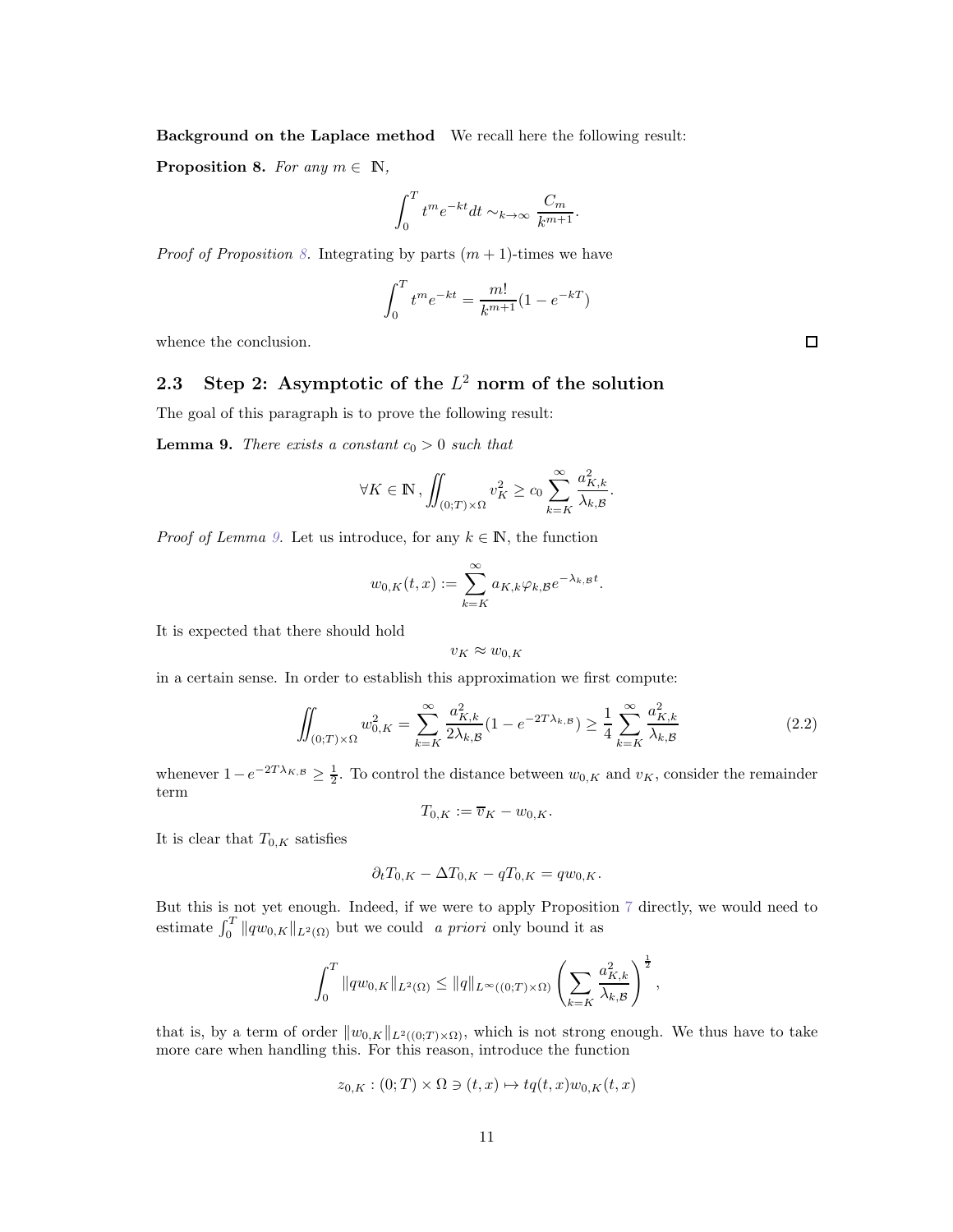and define

$$
R_{0,K} := v_K - w_{0,K} - z_{0,K}.
$$

As  $z_{0,K}$  satisfies

$$
\partial_t z_{0,K} - \Delta z_{0,K} = q w_{0,K} + (\partial_t q - \Delta q)(tw_{0,K}) - 2t \langle \nabla q, \nabla w_{0,K} \rangle
$$

we obtain

$$
\partial_t R_{0,K} - \Delta R_{0,K} - qR_{0,K} = \underbrace{qz_{0,K}}_{=:V_{0,K}} - \underbrace{(\partial_t q - \Delta q)(tw_{0,K})}_{=:V_{1,K}} + 2\underbrace{t\langle \nabla q, \nabla w_{0,k}\rangle}_{=:V_{2,K}}.
$$

Moreover, notice that there holds

$$
\mathcal{B}z_{0,K}=0
$$

which in turn implies

$$
\mathcal{B}R_{0,K}=0.
$$

Finally, we have

$$
R_{0,K}(0,\cdot)=0\text{ in }\Omega
$$

by construction. From Proposition [7](#page-9-0) there holds, for some constant  $C > 0$  independent of K,

$$
\sup_{t\in[0;T]}\|R_{0,K}(t,\cdot)\|_{L^2(\Omega)} \leq C\left(\int_0^T\|V_{0,K}(t,\cdot)\|_{L^2(\Omega)}dt + \int_0^T\|V_{1,K}(t,\cdot)\|_{L^2(\Omega)}dt + \int_0^T\|V_{2,K}(t,\cdot)\|_{L^2(\Omega)}dt\right).
$$

Now observe that

$$
\int_0^T \|V_{0,K}(t,\cdot)\|_{L^2(\Omega)} dt = \int_0^T t \|q(t,\cdot)w_{0,K}(t,\cdot)\|_{L^2(\Omega)} dt
$$
  
\n
$$
\leq \|q\|_{L^{\infty}((0;T)\times\Omega)} \int_0^T t \|w_{0,K}(t,\cdot)\|_{L^2(\Omega)} dt
$$
  
\n
$$
\leq \|q\|_{L^{\infty}((0;T)\times\Omega)} \left(\iint_{(0;T)\times\Omega} t^2 w_{0,K}^2\right)^{\frac{1}{2}}
$$
  
\n
$$
\leq \|q\|_{L^{\infty}} \sqrt{\sum_{k=K}^{\infty} a_{K,k}^2 \int_0^T t^2 e^{-2t\lambda_k} ds}
$$
  
\n
$$
\leq \frac{M}{\lambda_{K,B}} \sqrt{\sum_{k=K}^{\infty} \frac{a_{K,k}^2}{\lambda_{k,B}}}.
$$

In the last step, we applied Proposition [8](#page-10-1) with  $m = 3$ . We have thus proved

<span id="page-11-0"></span>
$$
\int_0^T \|V_{0,K}(t,\cdot)\|_{L^2(\Omega)} dt \le \frac{C}{\lambda_{K,\mathcal{B}}} \sqrt{\sum_{k=K} \frac{a_{K,k}^2}{\lambda_{k,\mathcal{B}}}}.
$$
\n(2.3)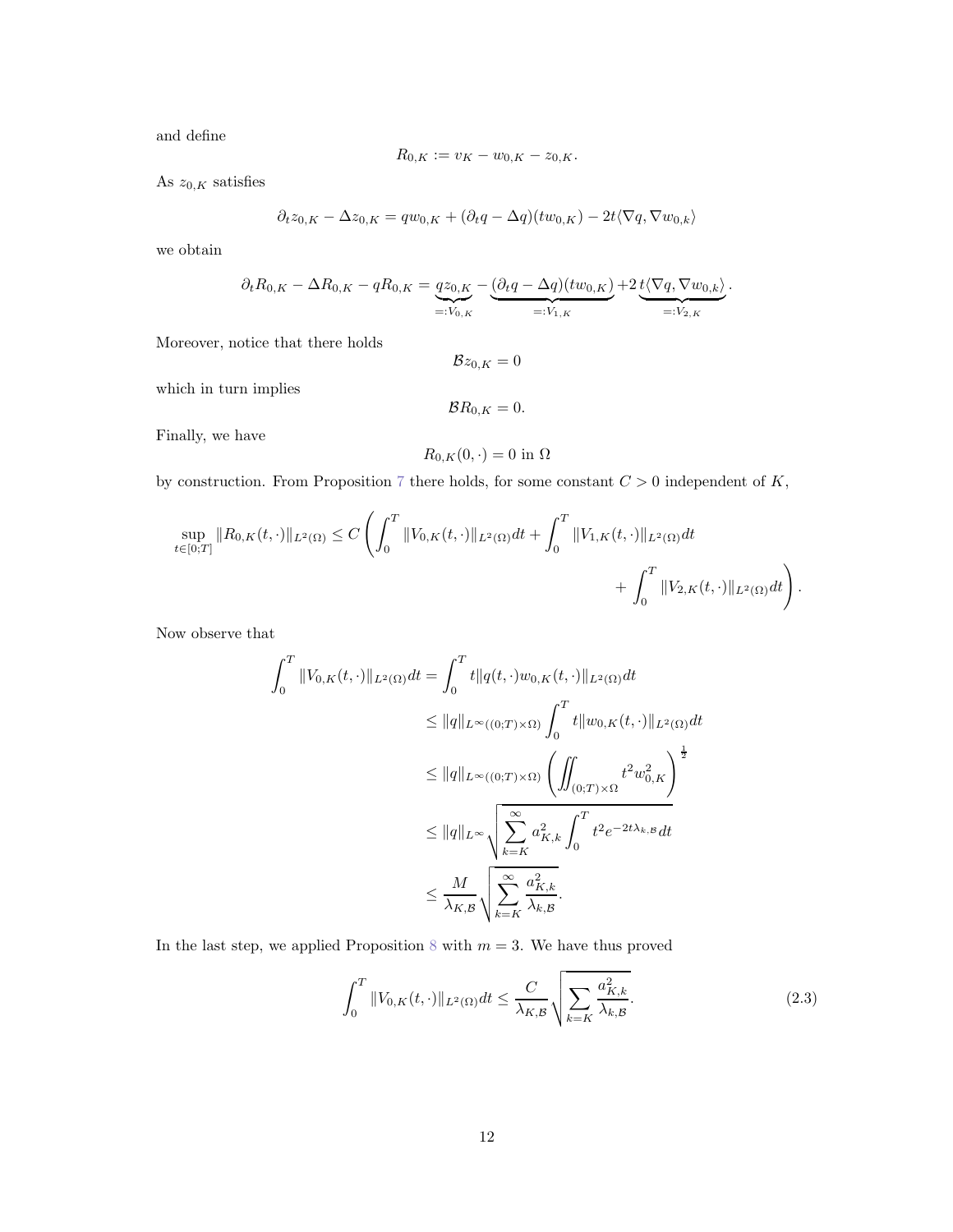Similarly, we can estimate  $\int_0^T \|V_{1,K}(t,\cdot)\|_{L^2(\Omega)} dt$ . Define  $Q := \partial_t q - \Delta q$ . Then there holds

$$
\int_0^T \|V_{1,K}(t,\cdot)\|_{L^2(\Omega)} dt = \int_0^T \|Q(t,\cdot) t w_{0,K}(t,\cdot)\|_{L^2(\Omega)} dt
$$
  
\n
$$
\leq C \int_0^T t \|Q(t,\cdot)\|_{L^{r_0}(\Omega)} \|w_{0,K}(t,\cdot)\|_{L^{p_0}(\Omega)}
$$
  
\nfrom the Hölder inequality with  $1/r_0 + 1/p_0 = 1/2$   
\n
$$
\leq C \sqrt{\int_0^T \|Q(t,\cdot)\|_{L^{r_0}(\Omega)}^2} \sqrt{\int_0^T t^2 \|w_{0,K}\|_{L^{p_0}(\Omega)}^2}
$$
  
\nfrom the Goubey Schurary inequality.

from the Cauchy-Schwarz inequality.

We now choose  $p_0 > 2$  such that

$$
W^{1,2}(\Omega) \hookrightarrow L^{p_0}(\Omega)
$$

and fix the corresponding exponent  $r_0$ . Then, up to a constant  $C > 0$  we have

$$
\int_0^T \|V_{1,K}(t,\cdot)\|_{L^2(\Omega)} dt \le C \sqrt{\int_0^T \|Q(t,\cdot)\|_{L^{r_0}(\Omega)}^2} \sqrt{\int_0^T t^2 \|w_{0,K}\|_{L^{p_0}(\Omega)}^2}
$$
  

$$
\le C \sqrt{\int_0^T \|Q(t,\cdot)\|_{L^{r_0}(\Omega)}^2} \sqrt{\int_0^T t^2 \|\nabla w_{0,K}\|_{L^2(\Omega)}^2}.
$$

Now observe that by the Jensen inequality we have, up to a constant still denoted  $C$  for notational convenience

$$
\int_0^T \|Q(t,\cdot)\|_{L^{r_0}(\Omega)}^2 dt \le C \left( \iint_{(0;T)\times\Omega} |Q|^{2r_0} \right)^{\frac{1}{r_0}} = C \|Q\|_{L^{2r_0}(0,T;L^{2r_0})}^4 = C_{r_0} < \infty.
$$

[H](#page-6-1)ere we used Assumption  $(H_q)$ . All in all, up to a multiplicative constant (once again denoted C) we have obtained

$$
\int_0^T \|V_{1,K}(t,\cdot)\|_{L^2(\Omega)} dt \le C \sqrt{\int_0^T t^2 \|\nabla w_{0,K}\|_{L^2(\Omega)}^2}.
$$

$$
= C \sqrt{\sum_{k=K}^\infty \lambda_{k,B} a_{K,k}^2 \int_0^T t^2 e^{-2t\lambda_{k,B}} dt}
$$

$$
\le \frac{C}{\sqrt{\lambda_{K,B}}} \sqrt{\sum_{k=K} \frac{a_{K,k}^2}{\lambda_{k,B}}}
$$

We have thus obtained

<span id="page-12-0"></span>
$$
\int_0^T \|V_{1,K}(t,\cdot)\|_{L^2(\Omega)} dt \le \frac{C}{\sqrt{\lambda_{K,B}}} \sqrt{\sum_{k=K} \frac{a_{K,k}^2}{\lambda_{k,B}}}.
$$
\n(2.4)

Let us finally estimate  $V_{2,K}.$  Define  $Q_1 := \nabla q.$  We need to estimate

$$
\int_0^T t \|\langle Q_1, \nabla w_{0,k}\rangle\|_{L^2(\Omega)} dt.
$$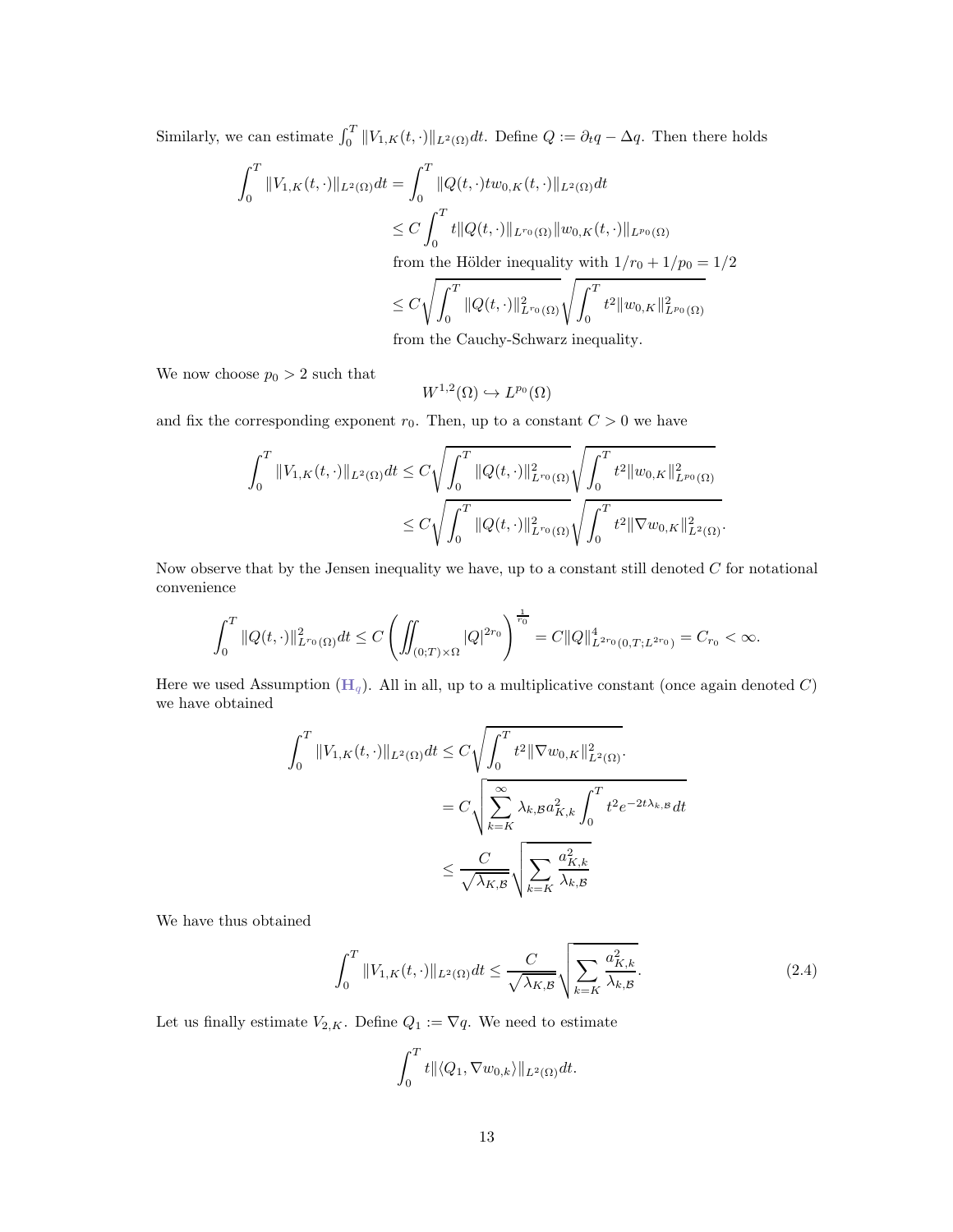Applying the same Hölder and Cauchy-Schwarz inequalities as above, we have

$$
\int_0^T t \|\langle Q_1, \nabla w_{0,k} \rangle\|_{L^2(\Omega)} dt \le \int_0^T t \|\langle Q_1(t, \cdot) \|_{L^{r_0}(\Omega)} \|\nabla w_{0,K}(t, \cdot) \|_{L^{p_0}(\Omega)} dt
$$
  

$$
\le C \sqrt{\int_0^T t^2 \|\nabla w_{0,K}(t, \cdot) \|_{L^{p_0}(\Omega)}^2}
$$

where  $1/r_0 + 1/p_0 = 1/2$ . We are thus left with estimate

$$
\int_0^T t^2 \|\nabla w_{0,K}\|_{L^{p_0}(\Omega)}^2 dt
$$

for some  $p' > 2$ . However, by the fractional Sobolev embedding [\[2,](#page-25-5) Theorem 7.57] (see also [\[8,](#page-25-6) Theorem 3.4, Lemma 4.11])  $H^{1+\gamma} \hookrightarrow W^{1,p_0}(\Omega)$ , for some  $\gamma \in ]0;1[$  and  $p_0 > 2$ , we have

$$
\|\nabla w_{0,k}(t,\cdot)\|_{L^{p_0}(\Omega)}^2 \le \|w_{0,k}(t,\cdot)\|_{H^{1+\gamma}(\Omega)}^2 = \sum_{k=K}^{\infty} a_{K,k}^2 \lambda_{k,\mathcal{B}}^{1+\gamma} e^{-t\lambda_{k,\mathcal{B}}}
$$

so that the last term can be estimated as

$$
\int_0^T t^2 \sum_{k=K}^\infty a_{K,k}^2 \lambda_{k,\mathcal{B}}^{1+\gamma} e^{-t\lambda_{k,\mathcal{B}}} = \sum_{k=K}^\infty \frac{a_{K,k}^2}{\lambda_{k,\mathcal{B}}^{2-\gamma}}
$$

whence we obtain

<span id="page-13-0"></span>
$$
\int_{0}^{T} \|V_{2,K}(t,\cdot)\|_{L^{2}(\Omega)} dt \leq \frac{C}{\lambda_{K,\mathcal{B}}^{\frac{1-\gamma}{2}}} \sqrt{\sum_{k=K}^{\infty} \frac{a_{K,k}^{2}}{\lambda_{k,\mathcal{B}}}}
$$
(2.5)

Summing estimates [\(2.3\)](#page-11-0)-[\(2.4\)](#page-12-0)-[\(2.5\)](#page-13-0) we get that for some constant C and some  $\beta > 0$  there holds

<span id="page-13-1"></span>
$$
\sup_{t\in[0;T]} \|R_{0,K}(t,\cdot)\|_{L^2(\Omega)} \le \frac{C}{\lambda_{K,\mathcal{B}}^{\beta}} \sqrt{\sum_{k=K}^{\infty} \frac{a_{K,k}^2}{\lambda_{k,\mathcal{B}}}}.
$$
\n(2.6)

We now turn back to the function  $v_K$ . Developing the square root we obtain

$$
\iint_{(0;T)\times\Omega} v_K^2 = \iint_{(0;T)\times\Omega} R_{0,K}^2 + \iint_{(0;T)\times\Omega} (R_{0,K} - v_K)^2
$$
\n
$$
= \iint_{(0;T)\times\Omega} R_{0,K}^2 + \iint_{(0;T)\times\Omega} (w_{0,K} + z_{0,K})^2
$$
\n
$$
= \sum_{K \to \infty} \left( \sum_{k=K}^{\infty} \frac{a_{K,k}^2}{\lambda_{k,B}} \right) \qquad \text{from (2.6)}
$$
\n
$$
+ \iint_{(0;T)\times\Omega} w_{0,K}^2 + 2 \iint_{(0;T)\times\Omega} w_{0,K} z_{0,K} + \iint_{(0;T)\times\Omega} z_{0,K}^2.
$$

Observe that from [\(2.2\)](#page-10-2) we have

$$
\iint_{(0;T)\times\Omega} w_{0,K}^2 \underset{K\to\infty}{\sim} \sum_{k=K}^{\infty} \frac{a_{K,k}^2}{\lambda_{K,k}}.
$$

Remembering that  $z_{0,K} = tq(t, \cdot)w_{0,K}$  we have

<span id="page-13-2"></span>
$$
\begin{split} \iint_{(0;T)\times\Omega} z_{0,K}^2 &\le \|q\|_{L^\infty((0;T)\times\Omega)} \iint_{(0;T)\times\Omega} t^2 w_{0,K}^2 \\ &= \|q\|_{L^\infty((0;T)\times\Omega)} \sum_{k=K}^\infty \int_0^T t^2 a_{K,k}^2 e^{-2t\lambda_{K,k}} dt \\ &= 2\|q\|_{L^\infty((0;T)\times\Omega)} \sum_{k=K}^\infty \frac{a_{K,k}^2}{\lambda_{K,k}^3} \\ &= \frac{o}{K^2 \infty} \left( \|w_{0,K}\|_{L^2((0;T)\times\Omega)}^2 \right). \end{split} \tag{2.7}
$$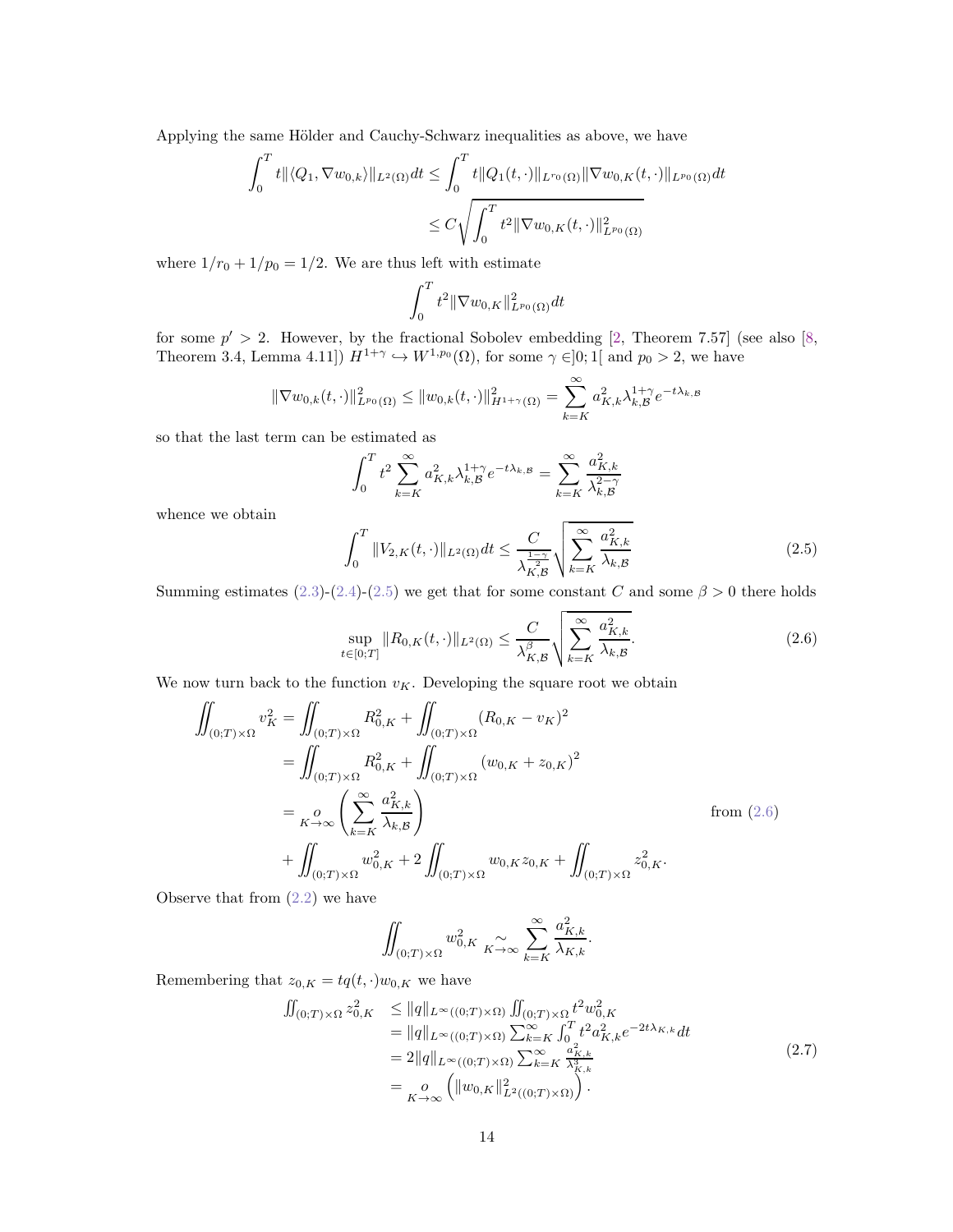$$
\iint_{(0;T)\times\Omega} w_{0,K} z_{0,K} \leq \|w_{0,K}\|_{L^2((0;T)\times\Omega)} \|z_{0,K}\|_{L^2((0;T)\times\Omega)}
$$

we can conclude that

$$
\iint_{(0;T)\times\Omega} v_K^2 = o\limits_{K\to\infty} \left( \sum_{k=K}^{\infty} \frac{a_{K,k}^2}{\lambda_{k,B}} \right) \n+ \iint_{(0;T)\times\Omega} w_{0,K}^2 + 2 \iint_{(0;T)\times\Omega} w_{0,K} z_{0,K} + \iint_{(0;T)\times\Omega} z_{0,K}^2 \n+ \iint_{K\to\infty} \int_{(0;T)\times\Omega} w_{0,K}^2 \sum_{K\to\infty}^{\infty} \sum_{k=K}^{\infty} \frac{a_{K,k}^2}{\lambda_{K,k}}.
$$
\n(2.8)

The proof is finished.

## 2.4 Step 3: Controlling the support in time

The goal of this paragraph is the following lemma:

<span id="page-14-0"></span>**Lemma 10.** For any closure point  $\nu_{\infty}$  of the sequence  $(\nu_K)_{K \in \mathbb{N}}$  (defined in the statement of Theore[mIII\)](#page-6-0) there holds

<span id="page-14-1"></span>
$$
supp(\nu_{\infty}) \subset \{t = 0\} \times \Omega.
$$
\n(2.9)

As we shall see, this is an almost straightforward consequence of the computations carried out in the proof of Lemma [9.](#page-10-0)

*Proof of Lemma [10.](#page-14-0)* From Lemma [9](#page-10-0) we know that for some constant  $c_0 > 0$  we have

$$
\iint_{(0,T)\times\Omega} v_K^2 \ge c_0 \sum_{k=K}^{\infty} \frac{a_{K,k}^2}{\lambda_{k,\mathcal{B}}}.
$$

To prove [\(2.9\)](#page-14-1) it suffices to prove that, for any  $\varepsilon > 0$ ,

$$
\iint_{(\varepsilon;T)\times\Omega} v_K^2 = \bigg|_{K\to\infty} \left( \sum_{k=K}^{\infty} \frac{a_{K,k}^2}{\lambda_{k,\mathcal{B}}} \right).
$$

Using the same notations as in the proof of Lemma [9](#page-10-0) we have

$$
\iint_{(\varepsilon;T)\times\Omega} v_K^2 = \iint_{(\varepsilon;T)\times\Omega} (v_K - w_{0,K} - z_{0,K})^2
$$
\n
$$
(=: I_{1,K})
$$

+ 
$$
2 \iint_{(\varepsilon;T)\times\Omega} (v_{0,K} - w_{0,K} - z_{0,K})(w_{0,K} + z_{0,K})
$$
 (=:  $I_{2,K}$ )

$$
+\iint_{(\varepsilon;T)\times\Omega} (w_{0,K} + z_{0,K})^2 \qquad \qquad (=: I_{3,K}).
$$

As in the proof of Lemma [9](#page-10-0) we have

$$
I_{1,K}, I_{2,K} = \underset{K \to \infty}{\rho} \left( \sum_{k=K}^{\infty} \frac{a_{K,k}^2}{\lambda_{k,\mathcal{B}}} \right).
$$

It remains to estimate  $I_{3,K}$ . However, up to a multiplicative constant C that also depends on

As

 $\Box$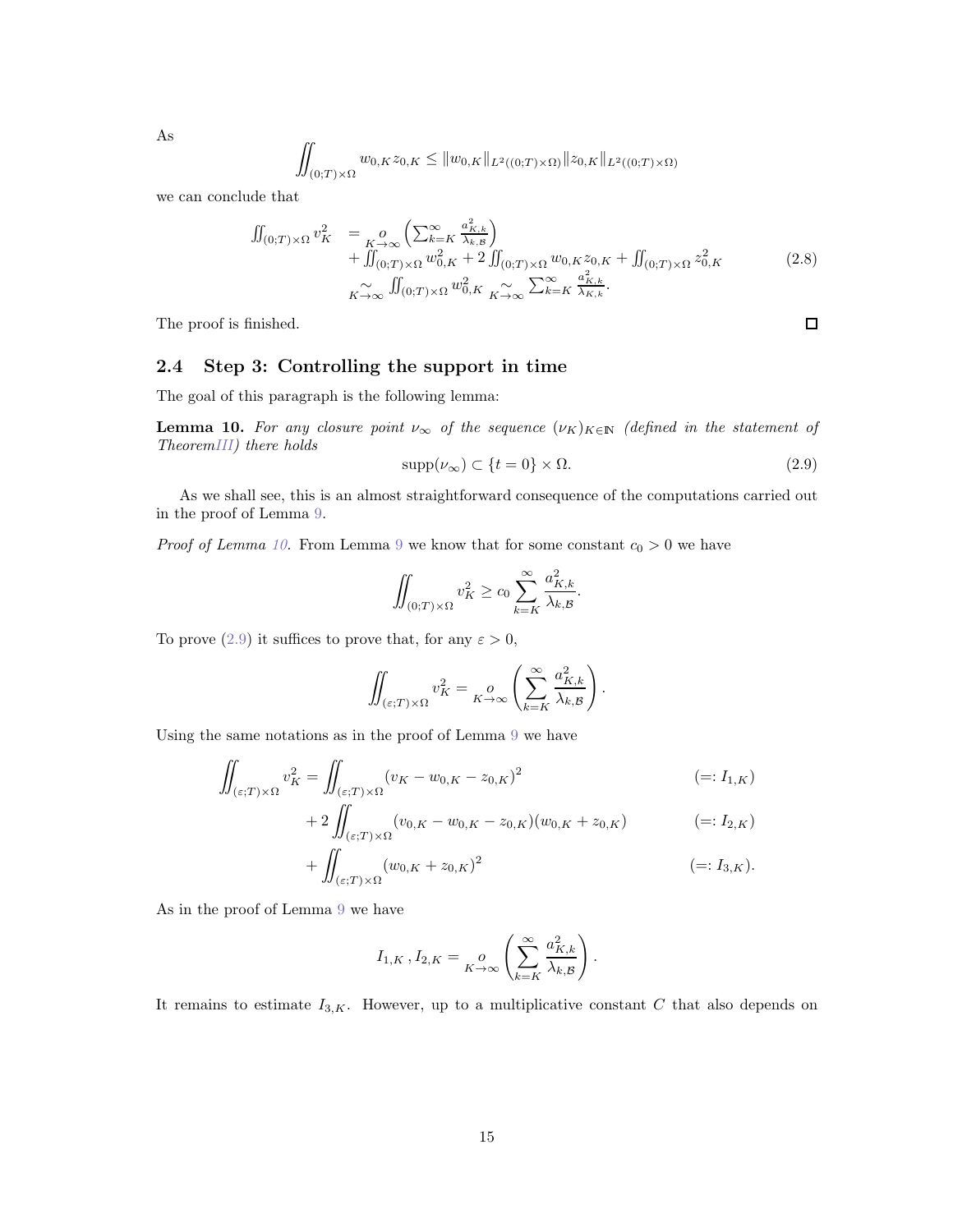$||q||_{L^{\infty}((0;T)\times\Omega)}$ 

$$
I_{3,K} = \iint_{(\varepsilon,T)\times\Omega} (w_{0,K} + z_{0,K})^2
$$
  
\n
$$
\leq C \left( \iint_{(\varepsilon;T)\times\Omega} w_{0,K}^2 + \iint_{(\varepsilon;T)\times\Omega} z_{0,K}^2 \right)
$$
  
\n
$$
\leq C \left( \iint_{(\varepsilon;T)\times\Omega} w_{0,K}^2 + \iint_{(0;T)\times\Omega} z_{0,K}^2 \right)
$$
  
\n
$$
\leq C \left( \iint_{(\varepsilon;T)\times\Omega} w_{0,K}^2 + \iint_{K\to\infty} (||w_{0,K}||_{L^2((0;T)\times\Omega)}^2) \right)
$$
 from (2.7)

Moreover, for a constant  $\cal C$ 

$$
\iint_{(\varepsilon;T)\times\Omega} w_{0,K}^2 = \sum_{k=K}^{\infty} a_k^2 \int_{\varepsilon}^T e^{-t\lambda_k} dt
$$
  

$$
\leq C e^{-\varepsilon \lambda_{K,B}} \sum_{k=K} \frac{a_{K,k}^2}{\lambda_{k,B}}
$$
  

$$
= \sum_{K\to\infty} \left( \|w_{0,K}\|_{L^2((0;T)\times\Omega)}^2 \right)
$$

so that

$$
I_{3,K} = \underset{K \to \infty}{\rho} \left( \|w_{0,K}\|_{L^2((0;T) \times \Omega)}^2 \right).
$$

Summarising, we have obtained

$$
\iint_{(\varepsilon;T)\times\Omega} v_K^2 = \underset{K\to\infty}{\circ} (\|w_{0,K}\|_{L^2((0;T)\times\Omega)}^2) = \underset{K\to\infty}{\circ} \left(\|v_K\|_{L^2((0;T)\times\Omega)}^2\right).
$$

Thus we obtain, for any test function  $\phi \in \mathscr{C}^{\infty}((0; \varepsilon) \times \Omega)$ , (the limit is taken along a subsequence)

$$
\langle \nu_{\infty}, \phi \rangle = \lim_{K \to \infty} \iint_{(0;T) \times \Omega} \nu_K \phi
$$
  
= 
$$
\lim_{K \to \infty} \iint_{(\varepsilon;T) \times \Omega} \nu_K \phi
$$
  

$$
\leq \|\phi\|_{L^{\infty}((0;T) \times \Omega)} \lim_{K \to \infty} \frac{\iint_{(\varepsilon;T) \times \Omega} v_K^2}{\iint_{(0;T) \times \Omega} v_K^2}
$$
  
= 0.

The conclusion follows.

## 2.5 Step 4: Controlling the support in space

The goal of this paragraph is the following result:

<span id="page-15-0"></span>**Lemma 11.** For any closure point  $\nu_{\infty}$  of the sequence  $(\nu_K)_{K \in \mathbb{N}}$  (defined in the statement of Theorem [III\)](#page-6-0) there holds

<span id="page-15-1"></span>
$$
supp(\nu_{\infty}) \subset (0;T) \times \omega. \tag{2.10}
$$

 $\Box$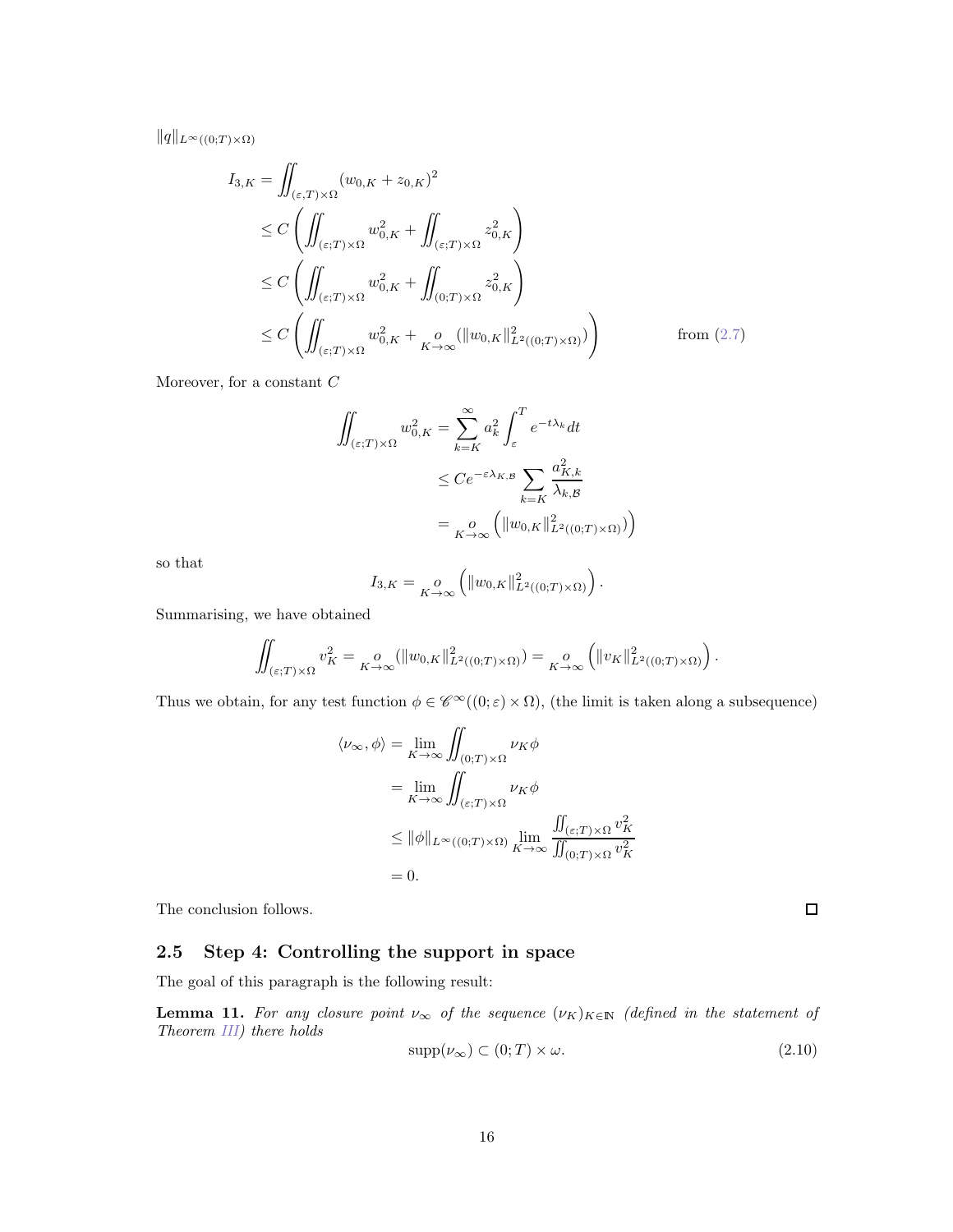*Proof of Lemma [11.](#page-15-0)* To prove [\(2.10\)](#page-15-1) it suffices to prove the following: for any open set  $F \subset \Omega$  such that  $dist(\overline{F}, \omega) > 0$  (remember that  $\omega$  is closed), for any  $\phi \in \mathscr{C}_c^{\infty}((0, T) \times F)$ , there holds

$$
\langle \nu_{\infty}, \phi \rangle = 0.
$$

Here  $\nu_{\infty}$  is a closure point of the sequence  $(\nu_K)_{K\in\mathbb{N}}$ . Hence, fix an open set  $F\subset\Omega$  such that  $dist(\overline{F}, \omega) > 0$ . We consider a smooth function  $\theta \in \mathscr{C}_c^\infty(\Omega)$  such that

$$
\theta h_K = h_K.
$$

This amounts to requiring that  $\text{supp}(h_K) \subset \{\theta = 1\}$ . Furthermore, we require that

$$
\theta \equiv 0 \text{ in } \overline{F}.
$$

We now look for a two-scale like asymptotic expansion of the solution  $v_K$  in terms of  $\theta$ . Introduce (with the notations of Lemma [9\)](#page-10-0)

$$
\eta_{0,K,\theta} := \theta(x) \sum_{k=K}^{\infty} a_{K,k} \varphi_{k,\mathcal{B}} e^{-t\lambda_{k,\mathcal{B}}} = \theta(x) w_{0,K}(t,x)
$$

and

$$
R_{0,K,\theta} := v_K - \eta_{0,K,\theta}.
$$

The function  $R_{0,K,\theta}$  satisfies

$$
\partial_t R_{0,K,\theta} - \Delta R_{0,K,\theta} - qR_{0,K,\theta} = 2\langle \nabla \theta, \nabla w_{0,K} \rangle + (\Delta \theta) w_{0,K} + q\eta_{0,K,\theta}.
$$

Define

$$
G := \Delta\theta + q\theta.
$$

The equation on  $R_{0,K,\theta}$  rewrites

$$
\partial_t R_{0,K,\theta} - \Delta R_{0,K,\theta} = 2 \langle \nabla \theta, \nabla w_{0,K} \rangle + G w_{0,K}.
$$

We can hence split  $R_{0,K,\theta}$  as

$$
R_{0,K,\theta} = r_{1,K,\theta} + 2r_{2,K,\theta}
$$

where

$$
\begin{cases} \partial_t r_{1,K,\theta} - \Delta r_{1,K,\theta} = Gw_{0,K} & \text{in } (0;T) \times \Omega, \\ \partial_t r_{2,K,\theta} - \Delta r_{2,K,\theta} = \langle \nabla \theta, \nabla w_{0,K} \rangle & \text{in } (0;T) \times \Omega, \\ \mathcal{B}r_{j,K,\theta} = 0 & \text{on } (0;T) \times \partial\Omega, \quad (j = 1,2), \\ r_{j,K,\theta}(0,\cdot) = 0 & \text{in } \Omega, \quad (j = 1,2). \end{cases}
$$

We estimate  $r_{1,K,\theta}$  and  $r_{2,K,\theta}$  separately.

**Estimate on**  $r_{1,K,\theta}$  Introducing

$$
z_{1,K,\theta} := tGw_{0,K}
$$

we show, exactly as in the proof of Lemma [9,](#page-10-0) that

$$
\sup_{t\in[0;T]}\|r_{1,K,\theta}(t,\cdot)-z_{1,K,\theta}(t,\cdot)\|_{L^2(\Omega)}=\underset{K\to\infty}{\rho}\left(\sum_{k=K}^{\infty}\frac{a_{K,k}^2}{\lambda_{k,\mathcal{B}}}\right).
$$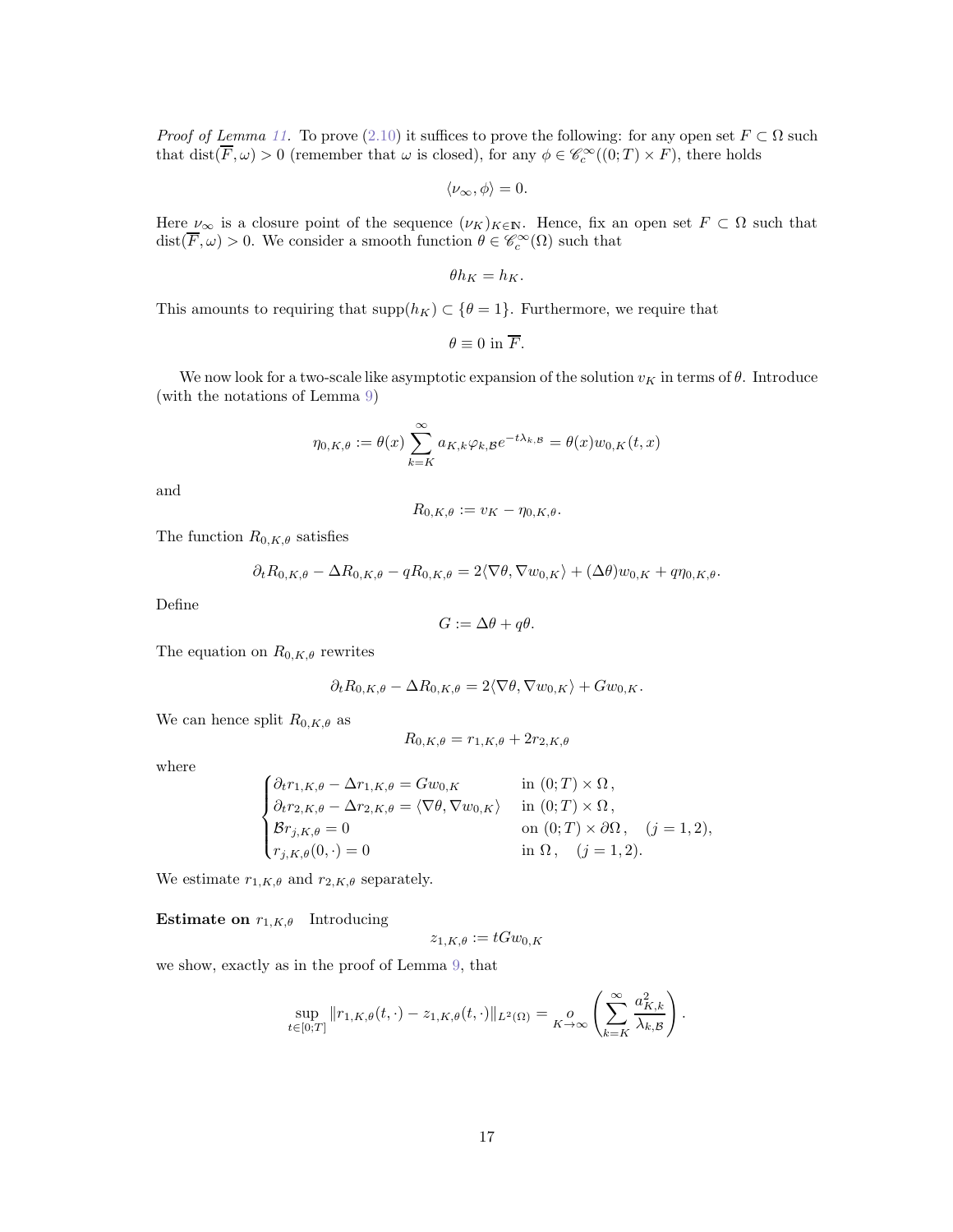Indeed, it suffices to observe that with the assumptions on q, and as  $\theta \in \mathscr{C}_c^{\infty}(\Omega)$ , G also satisfies Assumption ( $\mathbf{H}_q$  $\mathbf{H}_q$  $\mathbf{H}_q$ ). Furthermore, for any  $t \in [0; T]$ ,

$$
||z_{1,K,\theta}(t,\cdot)||_{L^2((0,T)\times\Omega)} \leq ||G||_{L^{\infty}(\Omega)} \sqrt{\sum_{k=K}^{\infty} a_{K,k}^2 \int_0^T t^2 e^{-2t\lambda_{k,B}}}
$$

$$
= \sum_{K\to\infty} \left( \sqrt{\sum_{k=K}^{\infty} \frac{a_{K,k}^2}{\lambda_{k,B}}} \right).
$$

Thus,

$$
||r_{1,K,\theta}||_{L^{2}((0;T)\times\Omega)} = \underset{K\to\infty}{\rho} \left( \sqrt{\sum_{k=K}^{\infty} \frac{a_{K,k}^{2}}{\lambda_{k,\mathcal{B}}}} \right)
$$

.

**Estimate on**  $r_{2,K,\theta}$  Let us first reason heuristically. Formally, we should have

$$
r_{2,K,\theta} \approx t \langle \nabla \theta, \nabla w_{0,K} \rangle = \left\langle \nabla \theta, t \sum_{k=K}^{\infty} a_{K,k} \nabla \varphi_k e^{-t \lambda_{k,B}} \right\rangle =: \tilde{r}_{2,K,\theta}.
$$

Let us first estimate  $\tilde{r}_{2,K,\theta}$ . We have, up to a multiplicative constant C,

$$
\int_0^T \|\tilde{r}_{2,K,\theta}\|_{L^2(\Omega)} dt \le C \left( \sum_{k=K} a_{K,k}^2 \lambda_{k,\mathcal{B}} \int_0^T t^2 e^{-2t\lambda_{k,\mathcal{B}}} dt \right)^{1/2}
$$
  

$$
\le C \left( \sum_{k=K}^\infty \frac{a_{K,k}^2}{\lambda_{K,k}^2} \right)^{\frac{1}{2}}
$$
  

$$
= \int_0^0 \left( \sqrt{\sum_{k=K}^\infty \frac{a_{K,k}^2}{\lambda_{k,\mathcal{B}}} } \right).
$$

Consider now

$$
r_K := r_{2,K,\theta} - \tilde{r}_{2,K,\theta}
$$

The function  $r_K$  satisfies

$$
\partial_t r_K - \Delta r_K - qr_K = \underbrace{q\tilde{r}_{2,K,\theta} + \langle \nabla \Delta \theta, t \nabla w_{0,K} \rangle}_{=:J_K} + \underbrace{2t (\nabla^2 \theta \odot \nabla^2 w_{0,K})}_{=:I_K}
$$

where ⊙ denotes the Hadamard product of matrices. Adapting the computation that led to estimating  $\tilde{r}_{2,K,\theta}$  we see that the solution  $\beta_{1,K}$  of

$$
\partial_t \beta_{1,K} - \Delta \beta_{1,K} - q \beta_{1,K} = J_K
$$

satisfies

$$
\|\beta_{1,K}\|_{L^2((0,T)\times\Omega)} = \underset{K\to\infty}{\circ} \left( \sqrt{\sum_{k=K}^{\infty} \frac{a_{K,k}^2}{\lambda_{k,\mathcal{B}}}} \right). \tag{2.11}
$$

Thus the only term that should be estimated is the solution  $\tilde{r}_K$  of

$$
\partial_t \tilde{r}_K - \Delta \tilde{r}_K - q \tilde{r}_K = t \left( \nabla^2 \theta \odot \nabla^2 w_{0,K} \right)
$$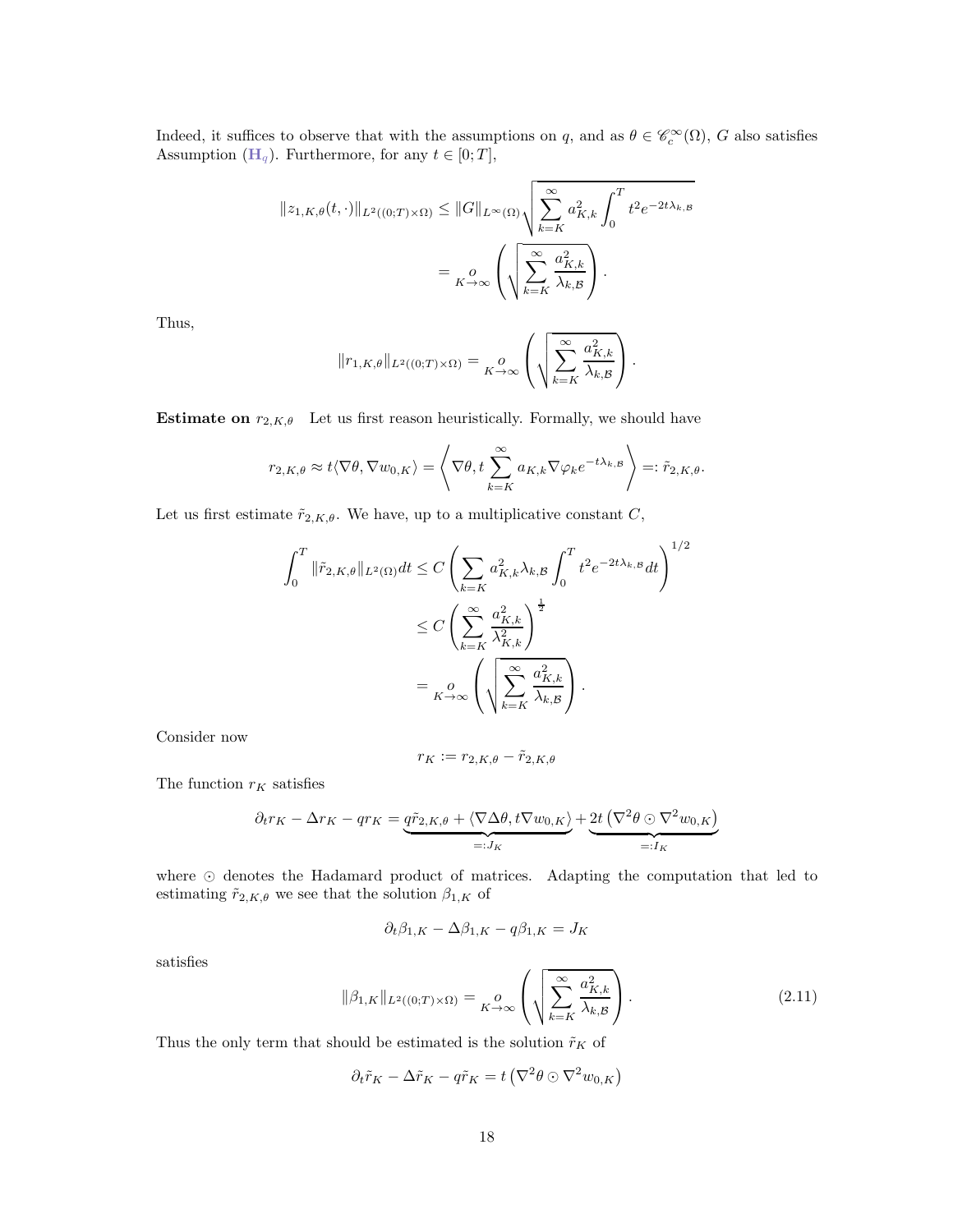We introduce two last auxiliary functions, namely,

$$
\tilde{r}_{3,K,\theta} := \frac{t^2}{2} \left( \nabla^2 \theta \odot \nabla^2 w_{0,K} \right), \tilde{T}_K := \tilde{r}_K - \tilde{r}_{3,K,\theta}.
$$

On the one hand we have

$$
\partial_t \tilde{T}_K - \Delta \tilde{T}_K - q \tilde{T}_K = q \tilde{r}_{3,K,\theta} + \frac{t^2}{2} \nabla^2 \Delta \theta \odot \nabla^2 w_{0,K} + t^2 \nabla \nabla^2 \theta \odot \nabla^2 \nabla w_{0,K}.
$$

On the other hand, up to a multiplicative constant  $C,$ 

$$
\int_0^T t^2 \|\nabla^2 \theta \odot \nabla^2 w_{0,K}\|_{L^2(\Omega)} dt \le C \int_0^T t^2 \|\theta\|_{\mathscr{C}^2(\Omega)} \|\nabla^2 w_{0,K}(t,\cdot)\|_{L^2(\Omega)} dt
$$
  
\n
$$
\le C \int_0^T t^2 \|\Delta w_{0,K}(t,\cdot)\|_{L^2(\Omega)} dt \text{ by elliptic regularity}
$$
  
\n
$$
\le C \left(\int_0^T t^4 \sum_{k=K}^\infty a_{K,k}^2 \lambda_{k,\mathcal{B}}^2 e^{-2t\lambda_{k,\mathcal{B}}}\right)^{\frac{1}{2}}
$$
  
\n
$$
\le C \left(\sum_{k=K}^\infty \frac{a_{K,k}^2}{\lambda_{k,\mathcal{B}}^3}\right)^{\frac{1}{2}}
$$
  
\n
$$
= \int_0^T t^4 \sum_{k=K}^\infty \frac{a_{K,k}^2}{\lambda_{k,\mathcal{B}}^3} dt
$$

Finally, up to a multiplicative constant, we have

$$
\int_0^T t^2 \|\nabla \nabla^2 \theta \odot \nabla^2 \nabla w_{0,K}(t, \cdot) \|_{L^2(\Omega)} dt \le C \int_0^T t^2 \|\Delta \nabla w_{0,K}(t, \cdot) \|_{L^2(\Omega)}^2 dt \text{ by elliptic regularity}
$$
  

$$
\le C \left( \int_0^T \sum a_{K,k}^2 t^4 \lambda_{k,B}^3 e^{-2t\lambda_{k,B}} dt \right)^{1/2}
$$
  

$$
\le C \left( \sum_{k=K}^\infty \frac{a_{K,k}^2}{\lambda_{k,B}^2} \right)^{\frac{1}{2}}
$$
  

$$
= \int_0^0 \left( \sqrt{\sum_{k=K}^\infty \frac{a_{K,k}^2}{\lambda_{k,B}}} \right).
$$

We can hence conclude that

$$
||r_{2,K,\theta}||_{L^{2}((0;T)\times\Omega)} = \underset{K\to\infty}{\rho} \left( \sqrt{\sum_{k=K}^{\infty} \frac{a_{K,k}^{2}}{\lambda_{k,\mathcal{B}}}} \right)
$$
(2.12)

and, thus, that

<span id="page-18-0"></span>
$$
||v_K - \eta_{0,K,\theta}||_{L^2((0,T)\times\Omega)} = \underset{K\to\infty}{\circ} \left( \sqrt{\sum_{k=K}^{\infty} \frac{a_{K,k}^2}{\lambda_{k,\mathcal{B}}}} \right).
$$
 (2.13)

Recall now from Lemma [9](#page-10-0) that

$$
\iint_{(0;T)\times\Omega} v_K^2 \ge c_0 \sum_{k=K}^{\infty} \frac{a_{K,k}^2}{\lambda_{k,\mathcal{B}}}.
$$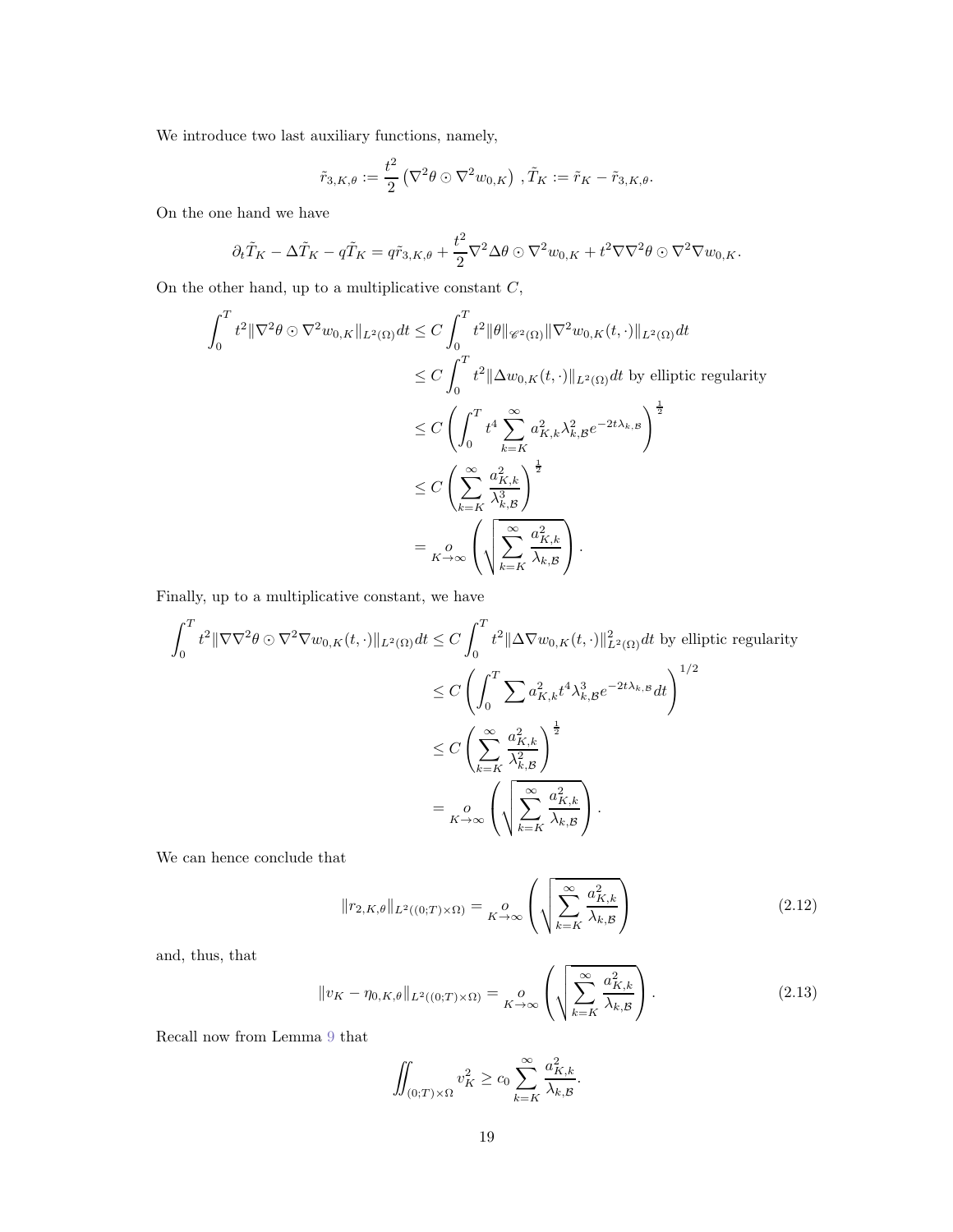Now let us turn back to the set F, and take any  $\phi \in \mathcal{C}_c^{\infty}((0,T) \times F)$ . Fix a closure point  $\nu_{\infty}$  of the sequence  $(\nu_K)_{K \in \mathbb{N}}$ . Then

$$
\langle \nu_{\infty}, \phi \rangle = \lim_{K \to \infty} \langle \nu_K, \phi \rangle
$$
  
= 
$$
\lim_{K \to \infty} \frac{\iint_{(0;T) \times \Omega} v_K^2 \phi}{\iint_{(0;T) \times \Omega} v_K^2}
$$
  
= 
$$
\lim_{K \to \infty} \frac{\iint_{(0;T) \times \Omega} \eta_{0,K,\theta}^2 \phi + \iint_{(0;T) \times \Omega} (v_K - \eta_{0,K,\theta})^2 \phi + 2 \iint_{(0;T) \times \Omega} \eta_{0,K,\theta} (v_K - \eta_{0,K,\theta})}{\iint_{(0;T) \times \Omega} v_K^2}.
$$

As  $\eta_{0,K,\theta} = \theta w_{0,K} \equiv 0$  on F by the definition of  $\theta$ , and as  $\phi$  is supported in F,

$$
\iint_{(0;T)\times\Omega} \eta_{0,K,\theta}^2 \phi = 0.
$$

Thus

$$
\langle \nu_{\infty}, \phi \rangle = \lim_{K \to \infty} \frac{\iint_{(0;T) \times \Omega} \eta_{0,K,\theta}^2 \phi + \iint_{(0;T) \times \Omega} (v_K - \eta_{0,K,\theta})^2 \phi + 2 \iint_{(0;T) \times \Omega} \eta_{0,K,\theta} (v_K - \eta_{0,K,\theta})}{\iint_{(0;T) \times \Omega} v_K^2}
$$
  
\n
$$
= \lim_{K \to \infty} \frac{\iint_{(0;T) \times \Omega} (v_K - \eta_{0,K,\theta})^2 \phi + 2 \iint_{(0;T) \times \Omega} \eta_{0,K,\theta} (v_K - \eta_{0,K,\theta})}{\iint_{(0;T) \times \Omega} v_K^2}
$$
  
\n
$$
\leq ||\phi||_{L^{\infty}((0;T) \times \Omega)} \lim_{K \to \infty} \frac{||v_K - \eta_{0,K,\theta}||_{L^2((0;T) \times \Omega)}^2 + ||\eta_{0,K,\theta}||_{L^2(\Omega)} ||v_K - \eta_{0,K,\theta}||_{L^2(\Omega)}}{\iint_{(0;T) \times \Omega} v_K^2}
$$

By definition of  $\eta_{0,K,\theta}$ ,

$$
\|\eta_{0,K,\theta}\|_{L^2((0;T)\times\Omega)} \le \|\theta\|_{L^\infty(\Omega)} \|w_{0,K}\|_{L^2((0;T)\times\Omega)} \le C \|v_K\|_{L^2((0;T)\times\Omega)}
$$

for a constant C. In the last inequality we used Lemma [9.](#page-10-0) Combined with Estimate  $(2.13)$  this gives

$$
\langle \nu_{\infty}, \phi \rangle \le \|\phi\|_{L^{\infty}((0;T)\times\Omega)} \lim_{K \to \infty} \frac{\|v_K - \eta_{0,K,\theta}\|_{L^2((0;T)\times\Omega)}^2 + \|\eta_{0,K,\theta}\|_{L^2(\Omega)} \|v_K - \eta_{0,K,\theta}\|_{L^2(\Omega)}}{\iint_{(0;T)\times\Omega} v_K^2} = 0,
$$

whence the conclusion.

 $\Box$ 

# 3 Proof of Theorem [I](#page-3-0)

# 3.1 Preliminary analysis of the maximisation problem

We first prove Lemma [1,](#page-2-2) which deals with the first and second order derivatives of J.

Proof of Lemma [1.](#page-2-2) We just briefly sketch the proof, the detailed arguments being the same as in [\[19,](#page-26-8) Lemma 3.2]. The first Gateaux-derivative of  $\dot{u}_{u_0}$  at  $u_0$  in the direction h is the unique solution of

$$
\begin{cases} \partial_t \dot{u}_{u_0} - \Delta \dot{u}_{u_0} = \frac{\partial f}{\partial u}(t, x, u_{u_0}) \dot{u}_{u_0} & \text{in } (0; T) \times \Omega \,, \\ \mathcal{B} \dot{u}_{u_0} = 0 & \text{on } (0; T) \times \partial \Omega \,, \\ \dot{u}_{u_0}(0, \cdot) = h & \text{in } \Omega. \end{cases}
$$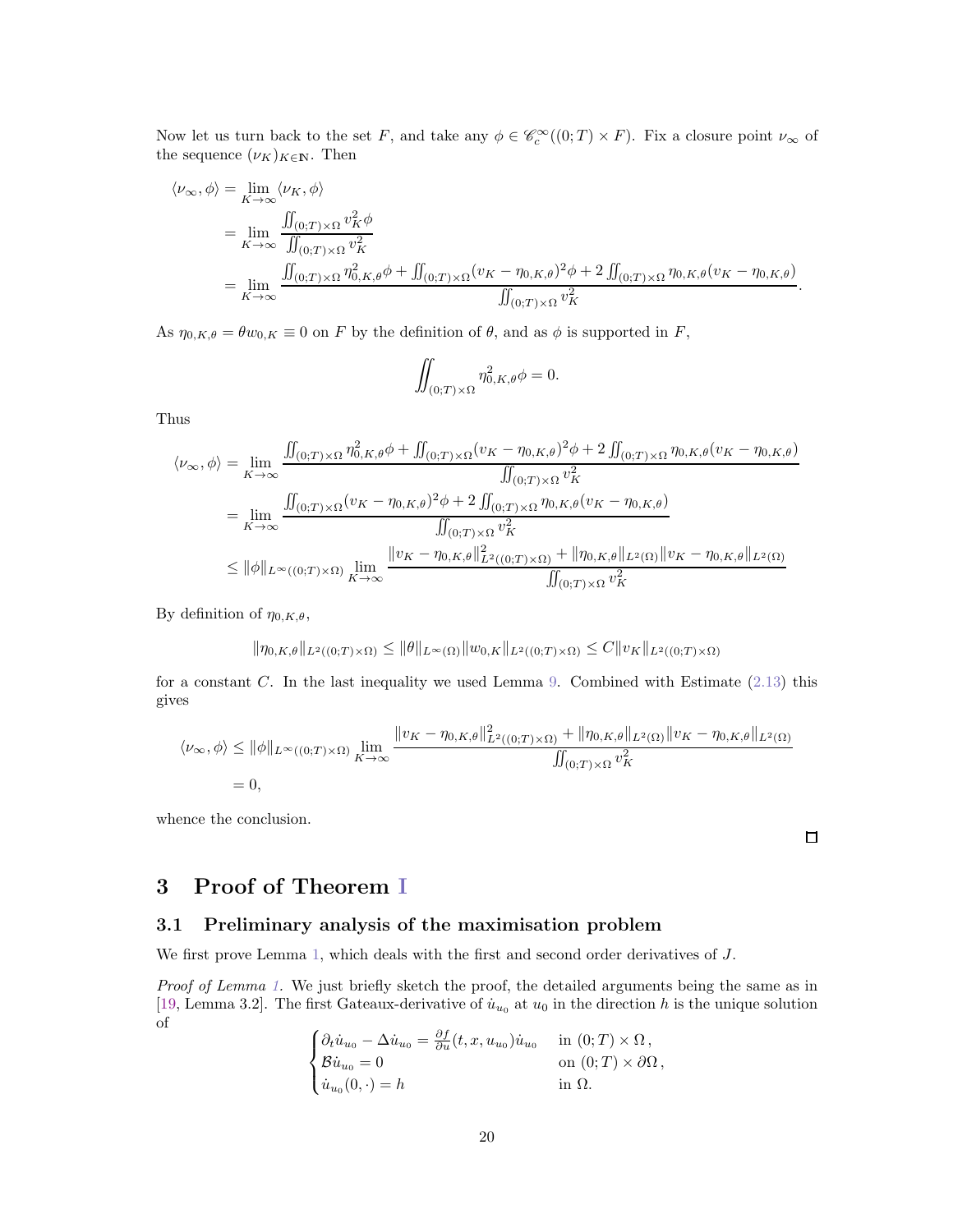It easily follows that the first order Gateaux-derivative of the functional  $J$  at  $u_0$  in the direction  $h$ is given by

$$
\dot{J}(u_0)[h] = \iint_{(0;T)\times\Omega} \dot{u}_{u_0} \frac{\partial j_1}{\partial u}(t, x, u_{u_0}) + \int_{\Omega} \dot{u}_{u_0} \frac{\partial j_2}{\partial u}(x, u_{u_0}(T, \cdot)). \tag{3.1}
$$

Multiplying [\(1.5\)](#page-2-4) by  $p_{u_0}$  and integrating by parts in time and space yields

$$
\iint_{(0;T)\times\Omega} \dot{u}_{u_0} \frac{\partial j_1}{\partial u}(t, x, u_{u_0}) + \int_{\Omega} \dot{u}_{u_0}(T, \cdot) \frac{\partial j_2}{\partial u}(x, u_{u_0}(T, \cdot)) = \iint_{(0;T)\times\Omega} h(x)p(0, x)dx.
$$

We thus conclude that

$$
\dot{J}(u_0)[h] = \int_{\Omega} h(x)p(0, x)dx.
$$

Similarly, the second order Gateaux-derivative of  $\ddot{u}_{u_0}$  at  $u_0$  in the direction  $(h, h)$  is the unique solution of

<span id="page-20-1"></span>
$$
\begin{cases}\n\partial_t \ddot{u}_{u_0} - \Delta \ddot{u}_{u_0} = \frac{\partial f}{\partial u}(t, x, u_{u_0}) \ddot{u}_{u_0} + \frac{\partial^2 f}{\partial u^2}(t, x, u_{u_0}) \dot{u}_{u_0}^2 & \text{in } (0; T) \times \Omega, \\
\mathcal{B}\ddot{u}_{u_0} = 0 & \text{on } (0; T) \times \partial\Omega, \\
\ddot{u}_{u_0}(0, \cdot) = 0 & \text{in } \Omega.\n\end{cases}
$$
\n(3.2)

Hence, the second order Gateaux-derivative of the functional J at  $u_0$  in the direction  $(h, h)$  is given by

$$
\ddot{J}(u_0)[h, h] = \iint_{(0;T)\times\Omega} \ddot{u}_{u_0} \frac{\partial j_1}{\partial u}(t, x, u_{u_0}) + \int_{\Omega} \ddot{u}_{u_0} \frac{\partial j_2}{\partial u}(x, u_{u_0}(T, \cdot)) + \iint_{(0;T)\times\Omega} \dot{u}_{u_0}^2 \frac{\partial^2 j_1}{\partial u^2}(t, x, u_{u_0}) + \int_{\mathbb{T}} \dot{u}_{u_0}^2 \frac{\partial^2 j_2}{\partial u^2}(x, u_{u_0}).
$$
 (3.3)

Multiplying [\(3.2\)](#page-20-1) by  $p_{u_0}$  and integrating by parts in time and space yields

$$
\iint_{(0;T)\times\Omega} \ddot{u}_{u_0} \frac{\partial j_1}{\partial u}(t, x, u_{u_0}) + \int_{\Omega} \ddot{u}_{u_0} \frac{\partial j_2}{\partial u}(x, u_{u_0}(T, \cdot)) = \iint_{(0;T)\times\Omega} \dot{u}_{u_0}^2 p_{u_0} \frac{\partial^2 f}{\partial u^2}(t, x, u_{u_0})
$$

We eventually get:

$$
\ddot{J}(u_0)[h,h] = \iint_{(0;T)\times\Omega} \left( \dot{u}_{u_0}^2 p_{u_0} \frac{\partial^2 f}{\partial u^2}(t,x,u_{u_0}) + \dot{u}_{u_0}^2 \frac{\partial^2 j_1}{\partial u^2}(t,x,u_{u_0}) \right) + \int_{\Omega} \dot{u}_{u_0}^2(T,x) \frac{\partial^2 j_2}{\partial u^2}(x,u_{u_0}).
$$

## 3.2 Regularity of the solution  $u_{u_0}$

We begin with a regularity result:

<span id="page-20-0"></span>**Lemma 12.** Assume f satisfies  $(H_f^{\text{exist}})$  $(H_f^{\text{exist}})$  $(H_f^{\text{exist}})$ . For any  $u_0 \in L^{\infty}(\Omega)$ , the solution  $u_{u_0}$  of  $(1.1)$  satisfies

$$
\forall p \in [1; +\infty), u_{u_0} \in L^p(0, T; W^{1, p}(\Omega)).
$$

*Proof of Lemma [12.](#page-20-0)* The assumption on f simply allows to write (by the maximum principle) that for any  $u_0 \in L^{\infty}(\Omega)$  we have

$$
-M \le u_{u_0} \le M
$$

for some large M, so that the term  $f = f(t, x, u_{u_0})$  can be treated as an  $L^{\infty}$  source term. Define  $V := f(t, x, u_{u_0}) \in L^{\infty}((0, T) \times \Omega)$  and consider the solution v of

$$
\begin{cases} \partial_t v - \Delta v = V & \text{in } (0; T) \times \Omega, \\ \mathcal{B}v = 0 & \text{on } (0; T) \times \partial\Omega, \\ v(0, \cdot) = 0 & \text{in } \Omega. \end{cases}
$$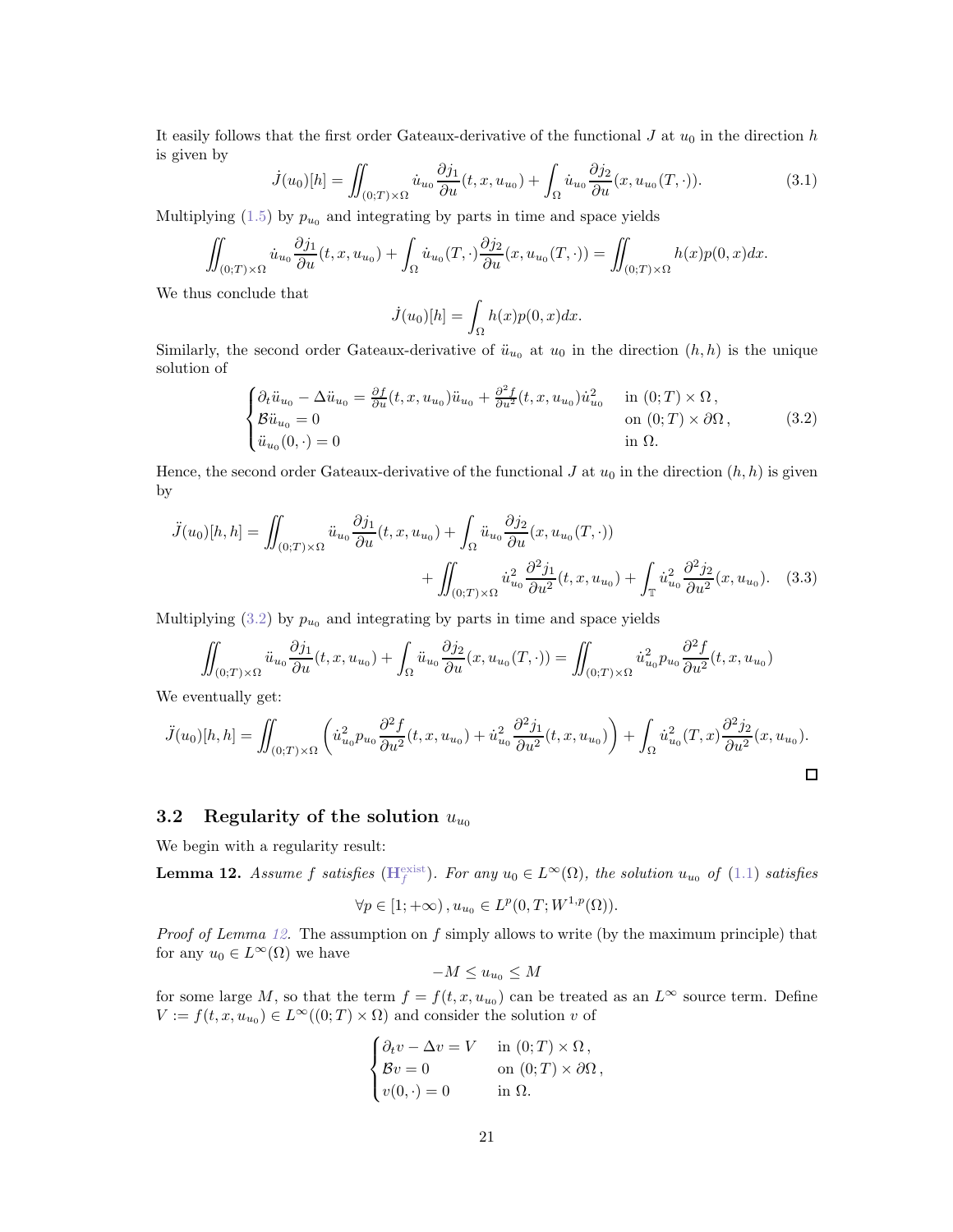By the maximal parabolic regularity ([\[11\]](#page-26-10) or [\[13,](#page-26-11) Chapter IV, Section 3, pages 289-290] ) we know that  $v \in L^p(0,T;W^{2,p}(\Omega))$ . Then, define w as the solution of

$$
\begin{cases} \partial_t w - \Delta w = 0 & \text{in } (0; T) \times \Omega, \\ \mathcal{B}w = 0 & \text{on } (0; T) \times \partial\Omega, \\ w(0, \cdot) = u_0 & \text{in } \Omega. \end{cases}
$$

Here standard parabolic estimates imply that  $w \in L^p(0,T;W^{1,p}(\Omega))$ . As  $u_{u_0} = w+v$  the conclusion follows. In the case of Dirichlet boundary conditions we can write the solution as

$$
w(t,\cdot) = e^{-t\Delta}u_0
$$

where  $e^{-t\Delta}$  is the heat-semigroup in  $\Omega$ . From [\[20,](#page-26-12) Proposition 48.7] we know that, for any  $t \in [0; T]$ ,

$$
\|\nabla e^{-t\Delta}u_0\|_{L^{\infty}(\Omega)} \leq C(1+t^{-\frac{1}{2}})\|u_0\|_{L^{\infty}}.
$$

As  $t \mapsto 1 + t^{-\frac{1}{2}}$  is integrable we have  $w \in L^p(0,T;W^{1,p}(\Omega))$  for any  $p \in [1; +\infty)$ . Since  $u = v + w$ , the conclusion follows. For Neumann boundary conditions, it suffices to observe that up to a local flattening of the boundary and to a symmetrisation with respect to each of the axis, we can can get rid of the influence of boundary conditions and thus obtain the desired regularity. □

Corollary 13. Let  $q(t,x) := \partial_u f(t,x, u_{u_0}(t,x))$ . Then  $(\mathbb{H}_q)$  $(\mathbb{H}_q)$  $(\mathbb{H}_q)$  holds:

$$
\partial_t q - \Delta q, \nabla q \in L^r(0, T; L^r(\Omega)).
$$

If  $\beta$  is of Neumann type then  $\beta q = 0$ .

*Proof.* We know that  $u_{u_0} \in L^r(0,T;W^{1,r}(\Omega))$  for all  $r < \infty$  by Lemma [12.](#page-20-0) Now, we note that

$$
\nabla q = \partial_{xu} f + \nabla u_{u_0} \partial_{uu} f,
$$

which is in  $L^r(0,T;L^r(\Omega))$  since  $\partial_{uu}f$  and  $\partial_{xu}f$  are bounded by hypothesis ( $\mathbf{H}_{reg}$  $\mathbf{H}_{reg}$  $\mathbf{H}_{reg}$ ). Similarly,

$$
\partial_t q - \Delta q = \partial_{ut} f - \Delta \partial_u f - 2 \nabla \partial_u f \cdot \nabla u_{u_0} + (\partial_t u_{u_0} - \Delta u_{u_0}) \partial_{uu} f - \partial_{uuu} f |\nabla u_{u_0}|^2 \n= \partial_{ut} f - \Delta \partial_u f - 2 \nabla \partial_u f \cdot \nabla u_{u_0} + f \partial_{uu} f - \partial_{uuu} f |\nabla u_{u_0}|^2,
$$

which is again in  $L^r(0,T;L^r(\Omega))$  for all  $r < \infty$  since f,  $\partial_{uu} f$ ,  $\partial_{tu} f$ ,  $\nabla \partial_u f$ ,  $\Delta \partial_u f$  and  $\partial_{uu} u f$  are bounded by  $(H_{reg})$  $(H_{reg})$  $(H_{reg})$ , and  $u_{u_0} \in L^r(0,T;W^{1,r}(\Omega))$  for all  $r < \infty$ . If  $\mathcal B$  is of Neumann type then  $\partial_{\nu}q = \partial_{\nu}u \partial_{uu}^2 f(t, x, u) = 0$ . This concludes the proof. □

#### 3.3 Conclusion of the proof

Proof of Theorem [I.](#page-3-0) We argue by contradiction. Assume that the set

$$
\omega:=\{-\kappa_0\delta\}
$$

has positive measure for some  $\delta > 0$ . Using the inner regularity of the Lebesgue measure we can find a closed subset  $\omega_{\delta}$  of  $\omega$  such that

$$
Vol(\omega_{\delta}) > 0, \omega_{\delta} \subset \omega, \omega_{\delta} \text{ is closed.}
$$

From the arguments of [\[18,](#page-26-4) Proof of Theorem 1] we know that, for any  $K \in \mathbb{N}$ , we may choose  $h_K$ supported in  $\omega_{\delta}$  such that  $h_K$  writes

$$
h_K = \sum_{k \ge K} a_{K,k} \varphi_{k,\mathcal{B}}, \sum_{k=K}^{\infty} a_{K,k}^2 = 1.
$$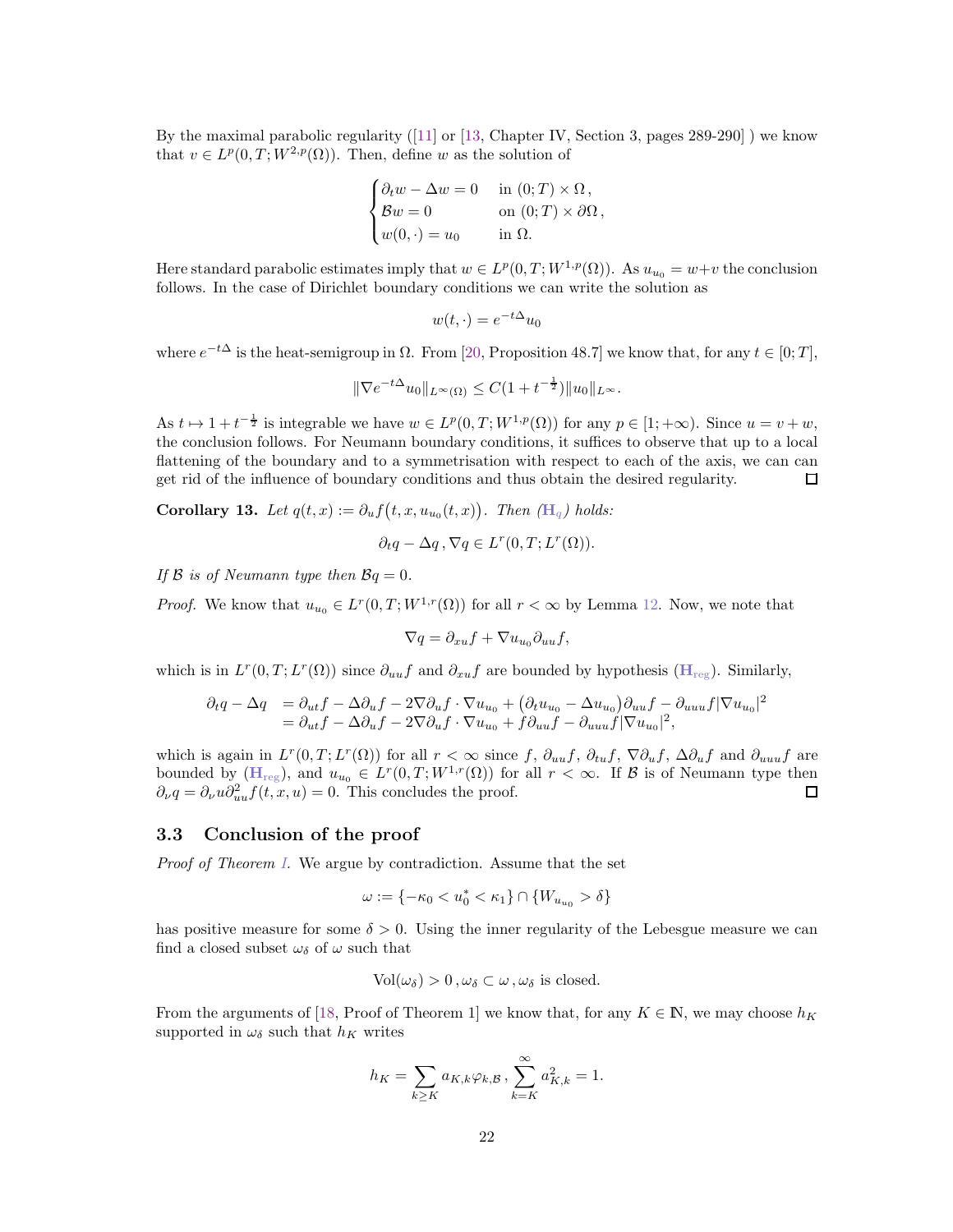As  $u_0^*$  maximises J over A, we have

<span id="page-22-0"></span>
$$
\forall K \in \mathbb{N}, \iint_{(0;T)\times\Omega} W_{u_0} \dot{u}_{K, u_0^*}^2 + \int_{\Omega} \partial_{uu}^2 j_2 |_{u_{u_0}} \dot{u}_{K, u_0^*}^2 = \ddot{J}(u_0^*) [h_K, h_K] \le 0,
$$
 (3.4)

where  $u_{K,u_0^*}$  is the derivative of  $u_0 \mapsto u_{u_0}$  at  $u_0^*$  in the direction  $h_K$ . Set now

$$
\nu_K := \frac{\dot{u}_{K,u_0^*}^2}{\iint_{(0;T)\times\Omega} \dot{u}_{K,u_0^*}^2}
$$

and choose  $\nu_{\infty}$  to be a closure point  $(\text{in } \mathscr{C}^0([0; T]; L^1(\Omega))')$  of  $(\nu_K)_{K \in \mathbb{N}}$ . As  $W_{u_{u_0}} \in \mathscr{C}^0([0; T]; L^1(\Omega))$ from standard parabolic regularity, dividing [\(3.4\)](#page-22-0) by  $\iint_{(0;T)\times\Omega} \dot{u}_{K,u_0^*}^2$  and passing to the limit, we obtain

$$
\langle \nu_{\infty}, W_{u_{u_0}} \rangle \leq 0.
$$

As  $\nu_{\infty}$  is supported in  $\{t=0\}\times\omega_{\delta}$  from Theorem [III,](#page-6-0) as  $W_{u_{u_{\alpha}}}\geq\delta$  on  $\omega_{\delta}$  and as  $\nu_{\infty}\geq0$  we have

$$
\delta=\delta\langle\nu_{\infty},1\!\!1_{[0;T]\times\Omega}\rangle\leq\langle\nu_{\infty},W_{u_{u_0}}\rangle\leq 0,
$$

a contradiction. This concludes the proof.

# 4 Proof of Theorem [II](#page-5-1)

The strategy of the proof is to reduce ourselves to the setting of the proof of Theorem [I.](#page-3-0) To explain why, we need to give a few words about the optimality conditions for  $(P')$  $(P')$  $(P')$  and the admissible perturbations.

First of all, we argue once again by contradiction and we take  $\delta > 0$  such that

$$
\omega^* := \{-\kappa_0 < y^* < \kappa_1\} \cap \{Z_{y^*} \ge \delta\}
$$

has positive measure. As in the proof of Theorem [I](#page-3-0) we know that, for any admissible perturbation h at y<sup>\*</sup> supported in  $\omega^*$ , we have  $\dot{K}(y^*)[h] = 0$ . To reach a contradiction, we need to construct an admissible perturbation h supported in  $\omega^*$  such that  $\ddot{K}(y^*)[h,h] > 0$ .

The main difficulty lies in the structure of the cone of admissible perturbations. This cone, which we denote  $T(y)$  at  $y \in \mathcal{F}$  is defined [\[9\]](#page-26-13) as follows:  $h \in L^1(0,T; L^1(\Omega)) \cap L^{\infty}((0,T) \times \Omega)$  is admissible at y if and only if for any sequence  $\{\varepsilon_k\}_{k\in\mathbb{N}}$  that converges to 0, there exists a sequence  ${k_k}_{k\in\mathbb{N}} \in L^1(0,T;L^1(\Omega)) \cap L^\infty((0,T)\times\Omega)$  such that  $h_k \underset{k\to\infty}{\to} h$  in  $L^2(0,T;L^2(\Omega))$  and such that for any  $k \in \mathbb{N}$   $y + \varepsilon_k h_k \in \mathcal{F}$ . Ideally, we would choose a perturbation h of the form

<span id="page-22-1"></span>
$$
h = \delta_{t=t_0} h_0(x) \tag{4.1}
$$

where  $t_0 \in (0; T)$ , for any function  $h_0$  with zero mean value and supported in the slice ( $\{t =$  $t_0 \times \Omega$ )  $\cap \omega$ . Indeed, if the perturbation h is of the form [\(4.1\)](#page-22-1) the associated  $\dot{v}_y$  solves

<span id="page-22-2"></span>
$$
\begin{cases}\n\partial_t \dot{v} - \Delta \dot{v} = \partial_u f(t, x, u_y) \dot{v} & \text{in } (t_0; T), \\
\mathcal{B}v = 0 & \text{on } (t_0; T) \times \partial \Omega, \\
\dot{v}(t = t_0, \cdot) \equiv h_0 & \text{in } \Omega,\n\end{cases}
$$
\n(4.2)

extended by 0 in  $(0; t_0) \times \Omega$  and, provided  $\dot{u}_y \in L^2(0,T; L^2(\Omega))$ , we would like to say that in that case

$$
\iint_{(0,T)\times\Omega} Z_y \dot{u}_y^2 \le 0.
$$

In other words, we wish to prove that optimality conditions extend to perturbations  $h$  that write as  $(4.1)$ , that is, as measures in time. [I](#page-3-0)f we can do this, then the proof of Theorem I applies and yields the conclusion. Thus we only need to prove the following proposition:

 $\Box$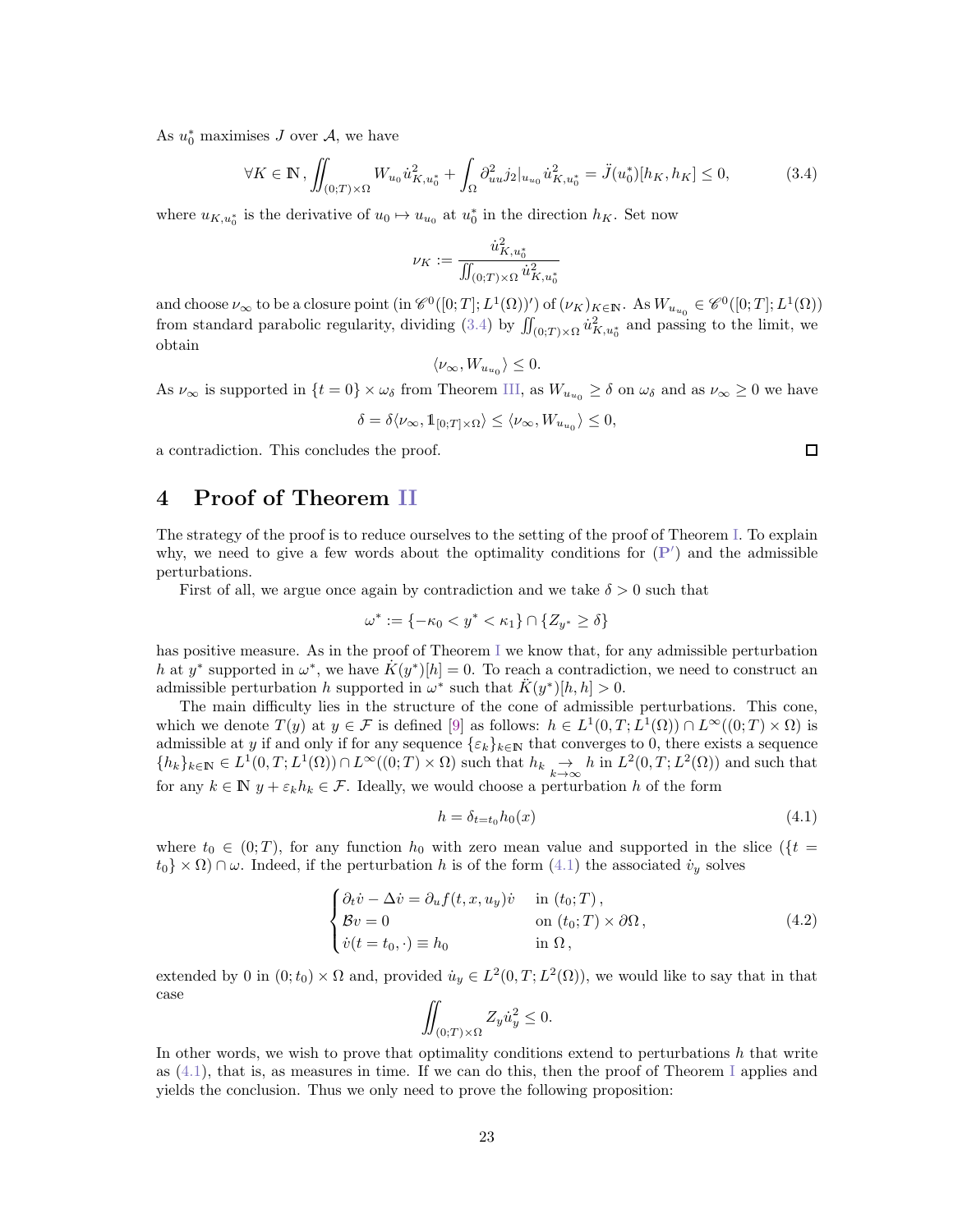<span id="page-23-0"></span>**Proposition 14.** For almost every  $t_0 \in (0;T)$  such that  $\omega_{t_0}^* := (\{t = t_0\} \times \Omega) \cap \omega$  has positive measure, for any  $h_0 \in L^2(\Omega)$  supported in  $\omega_{t_0}^*$ , extended by zero outside of  $\omega_{t_0}^*$  and such that  $\int_{\Omega} h_0 = 0$ , letting v be the solution of  $(4.2)$  there holds

$$
\iint_{(0;T)\times\Omega} Z_{y^*} \dot{v}^2 \le 0.
$$

Conclusion of the proof of Theorem [II](#page-5-1) using Proposition [14](#page-23-0) Using Proposition [14,](#page-23-0) the proof of Theorem [II](#page-5-1) is identical to that of Theorem [I:](#page-3-0) it suffices to construct highly oscillating perturbations  $h_{0,k}$  supported in  $\omega_{t_0}^*$  and to use the Laplace method, Theorem [III](#page-6-0) to derive a contradiction. Thus only Proposition [14](#page-23-0) remains to be proved.

*Proof of Proposition [14.](#page-23-0)* Measure approximation of  $\delta_{t=t_0} h_0$ 

We know from [\[14,](#page-26-14) Theorem 8.19] that almost every  $t \in (0,T)$  is an  $L^1(\Omega)$ -Lebesgue point of  $\mathbb{1}_{\omega}$  in the sense that

$$
\lim_{\varepsilon \to 0} \int_{t-\varepsilon}^{t+\varepsilon} \|1\omega(s,\cdot) - 1\omega(t,\cdot)\|_{L^1(\Omega)} ds = 0.
$$
\n(4.3)

Let  $t_0$  be a Lebesgue point such that  $\omega_{t_0}^*$  has positive d-dimensional measure and let  $h_0 \in L^2(\Omega)$ . By a standard approximation argument, it suffices to prove the proposition for  $h \in L^{\infty}(\Omega)$ .

Now set, for almost every  $s \in (0;T)$ ,  $\omega_s^* := (\{t = s\} \times \Omega) \cap \omega^*$  and define, for  $\varepsilon > 0$ ,

$$
h_{\varepsilon} := \frac{1}{\varepsilon} \mathbb{1}_{(t_0 - \varepsilon; t_0 + \varepsilon) \times \Omega} \mathbb{1}_{\omega^*}(t, x) \left( h_0 - \int_{\omega_t^*} h \right)
$$
(4.4)

Clearly  $h_{\varepsilon}$  is an admissible perturbation at  $y^*$ . Furthermore observe that in the sense of measures we have

$$
h_{\varepsilon} \underset{\varepsilon \to 0}{\rightharpoonup} h_0 \text{ in } \mathcal{D}'((0;T) \times \Omega). \tag{4.5}
$$

Indeed, for any test function  $\Phi \in \mathcal{D}((0;T) \times \Omega)$  which me way assume to satisfy  $\|\Phi\|_{L^{\infty}((0;T) \times \Omega)} =$ 1, we have

$$
\left| \iint_{(0;T)\times\Omega} h_{\varepsilon} \Phi - \int_{\Omega} \Phi(t_0, \cdot) h_0 \right| \le \left| \iint_{(0;T)\times\Omega} h_{\varepsilon} \Phi(t_0, \cdot) - \int_{\Omega} h_0 \Phi(t_0, \cdot) \right| \qquad (=: I_1^{\varepsilon})
$$
  
+ 
$$
\left| \iint_{(0;T)\times\Omega} h_{\varepsilon} (\Phi - \Phi(t_0, \cdot)) \right| \qquad (= : I_2^{\varepsilon})
$$

By continuity of  $\Phi$  and as  $h_{\varepsilon}$  is (uniformly bounded) Radon measure with support in  $(t_0 - \varepsilon; t_0 +$  $\varepsilon$ )  $\times \Omega$ , we have  $I_2^{\varepsilon} \to 0$ . For  $I_1^{\varepsilon}$ , using  $||\Phi||_{L^{\infty}((0;T)\times\Omega)} \leq 1$ , we have the estimate

$$
I_1^{\varepsilon} \leq \int_{t-\varepsilon}^{t+\varepsilon} \left| \int_{\Omega} h_{\varepsilon} - h_0 \right|
$$
  
\n
$$
\leq \|h_0\|_{L^{\infty}(\Omega)} \int_{t_0-\varepsilon}^{t_0+\varepsilon} \|1\|_{\omega^*} - 1\|_{\omega_{t_0}^*} \|_{L^1(\Omega)}
$$
  
\n
$$
+ \int_{t_0-\varepsilon}^{t_0+\varepsilon} \left| \int_{\omega_t^*} h_0 \right| \qquad \qquad (=:J_2^{\varepsilon})
$$

 $J_1^{\varepsilon}$  converges to 0 as  $\varepsilon$  converges to zero as  $t_0$  was chosen as a Lebesgue point. Furthermore, using the fact that  $f_{\omega_{t_0}^*} h_0 = 0$ ,  $J_2^{\varepsilon}$  can be estimated as

$$
0 \leq J_2^{\varepsilon} \leq \int_{t_0-\varepsilon}^{t_0+\varepsilon} \left| \int_{\omega_t^*} h_0 - \int_{\omega_{t_0}^*} h_0 \right| \leq \|h_0\|_{L^{\infty}(\Omega)} \int_{t_0-\varepsilon}^{t_0+\varepsilon} \|1\|_{\omega^*} - 1\|_{\omega_{t_0}^*} \|_{L^1(\Omega)}
$$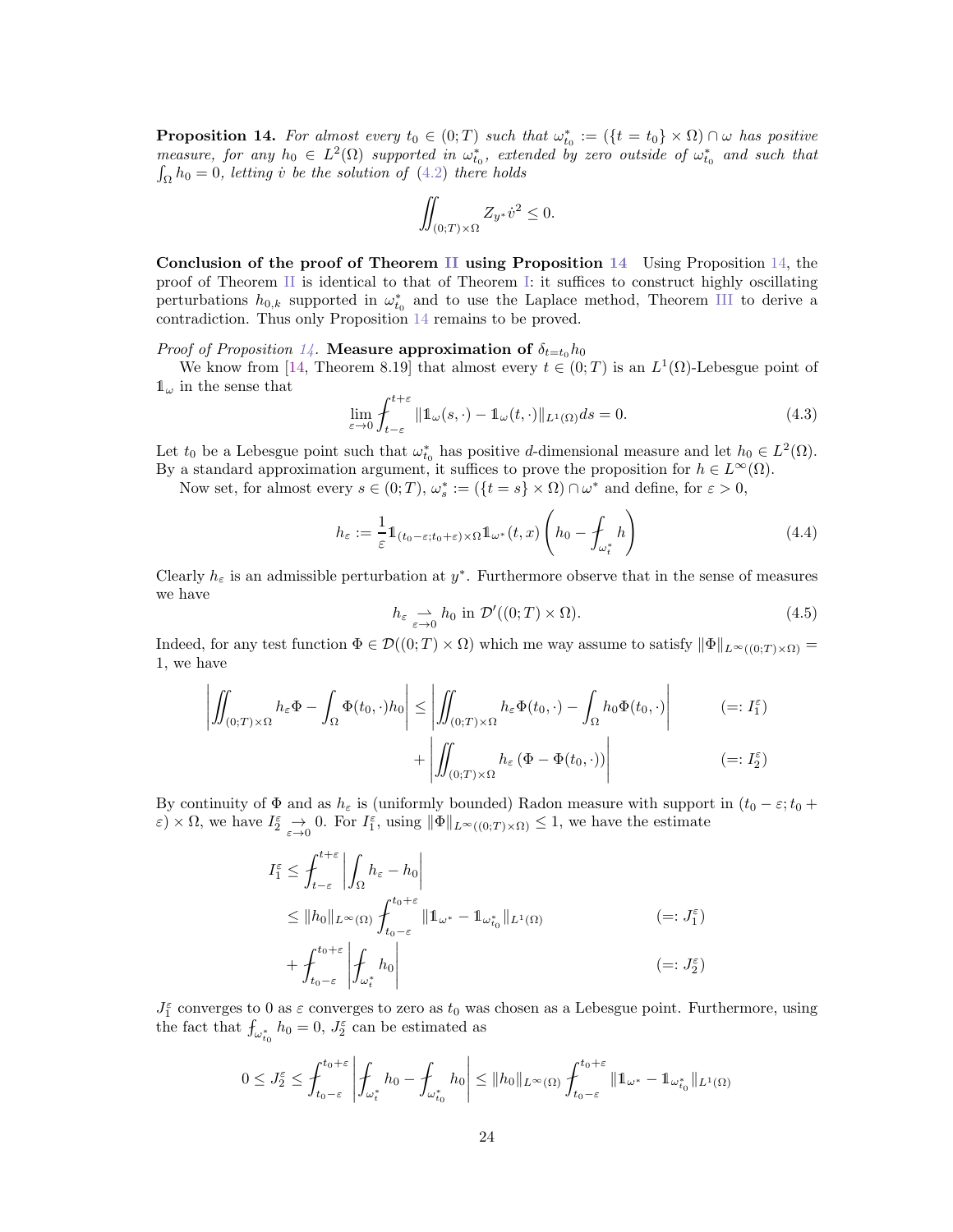which also converges as  $t_0$  is a Lebesgue point.

As a consequence, we constructed a sequence of admissible perturbations that converges in the sense of measures to  $\delta_{t=t_0} h_0$ . To conclude the proof we need to guarantee the convergence of the solutions of  $(1.9)$  to  $\dot{v}_y$ , the solution of  $(4.2)$ .

#### Convergence of the solutions

For any  $\varepsilon > 0$  we let  $\dot{u}_{\varepsilon}$  be the solution of [\(1.9\)](#page-5-2) associated with  $h_{\varepsilon}$ , and  $\dot{v}_y$  be the solution of  $(4.2)$  associated with  $h_0$ . Let us show

<span id="page-24-1"></span>
$$
\|\dot{u}_{\varepsilon} - \dot{v}_y\|_{L^2(0,T;L^2(\Omega))} \to 0.
$$
\n(4.6)

This suffices to show that

$$
\iint_{(0;T)\times\Omega} Z_{y^*} \dot{v}_y^2 = \lim_{\varepsilon \to 0} \iint_{(0;T)\times\Omega} Z_{y^*} \dot{u}_\varepsilon^2 \le 0
$$

and thus provides the conclusion of the proof. [\(4.6\)](#page-24-1) follows from two ingredients: one is a general result of Boccardo & Gallouët  $[5, \text{ Section IV}, \text{ Theorem 4}]$  that among other things guarantees the well-posedness of the equations at hand, while the second takes advantage of the particular structure of  $h_{\varepsilon}$ . Let us start with the following theorem:

**Theorem.** [\[5,](#page-25-7) Section IV, Theorem 4] Let  $\mathcal{M}((0;T) \times \Omega)$  be the set of Radon measures on  $(0;T) \times \Omega$ . Let  $f \in \mathcal{M}((0;T) \times \Omega)$ . There exists a unique solution  $\theta_f$  to

<span id="page-24-0"></span>
$$
\begin{cases} \frac{\partial \theta_f}{\partial t} - \Delta \theta_f = f & \text{in } (0;T) \times \Omega, \\ \theta_f(t=0,\cdot) = 0, \end{cases}
$$
 (4.7)

that further satisfies the following regularity estimates:

- 1.  $\|\theta_f\|_{L^{\infty}(0,T;L^1(\Omega))} \leq c \|f\|_{\mathcal{M}((0,T)\times\Omega)}$  for some constant  $c = c(\Omega)$ ,
- 2. for any  $q \in \left[1; \frac{d+2}{d+1}\right)$  there exists a constant  $c_q = c_q(\Omega, T)$  such that

$$
\|\theta_f\|_{L^q(0,T;W^{1,q}(\Omega))} \leq c_q \|f\|_{\mathcal{M}((0;T)\times\Omega)},
$$

3. for any  $q \in \left[1; \frac{d+2}{d+1}\right)$ , the map  $f \mapsto \theta_f$  is continuous for the strong  $L^q(0,T;W^{1,q}(\Omega))$  topology on θ.

As we need to apply this regularity result to the solution of an equation with a (bounded) potential we give a more suited statement, which is just a corollary of Theorem [4.](#page-24-1)

<span id="page-24-2"></span>**Lemma 15.** Let  $W \in L^{\infty}((0; T) \times \Omega)$ ,  $f \in \mathcal{M}((0; T) \times \Omega)$ . There exists a unique solution  $\eta_f$  to

<span id="page-24-3"></span>
$$
\begin{cases} \frac{\partial \eta_f}{\partial t} - \Delta \eta_f - W \eta_f = f & \text{in } (0;T) \times \Omega, \\ \eta_f(t=0,\cdot) = 0, \end{cases}
$$
\n(4.8)

that further satisfies the following regularity estimates:

- 1.  $\|\eta_f\|_{L^{\infty}(0,T;L^1(\Omega))} \leq c \|f\|_{\mathcal{M}((0,T)\times\Omega)}$  for some constant  $c = c(\Omega, \|W\|_{L^{\infty}((0,T)\times\Omega)})$ ,
- 2. for any  $q \in \left[1; \frac{d+2}{d+1}\right)$  there exists a constant  $c_q = c_q(\Omega, T, ||W||_{L^{\infty}((0,T)\times\Omega)})$  such that  $\|\eta_f\|_{L^q(0,T;W^{1,q}(\Omega))} \leq c_q \|f\|_{\mathcal{M}((0;T)\times\Omega)},$
- 3. for any  $q \in \left[1; \frac{d+2}{d+1}\right)$ , the map  $f \mapsto \eta_f$  is continuous for the strong  $L^q(0,T;W^{1,q}(\Omega))$  topology on u.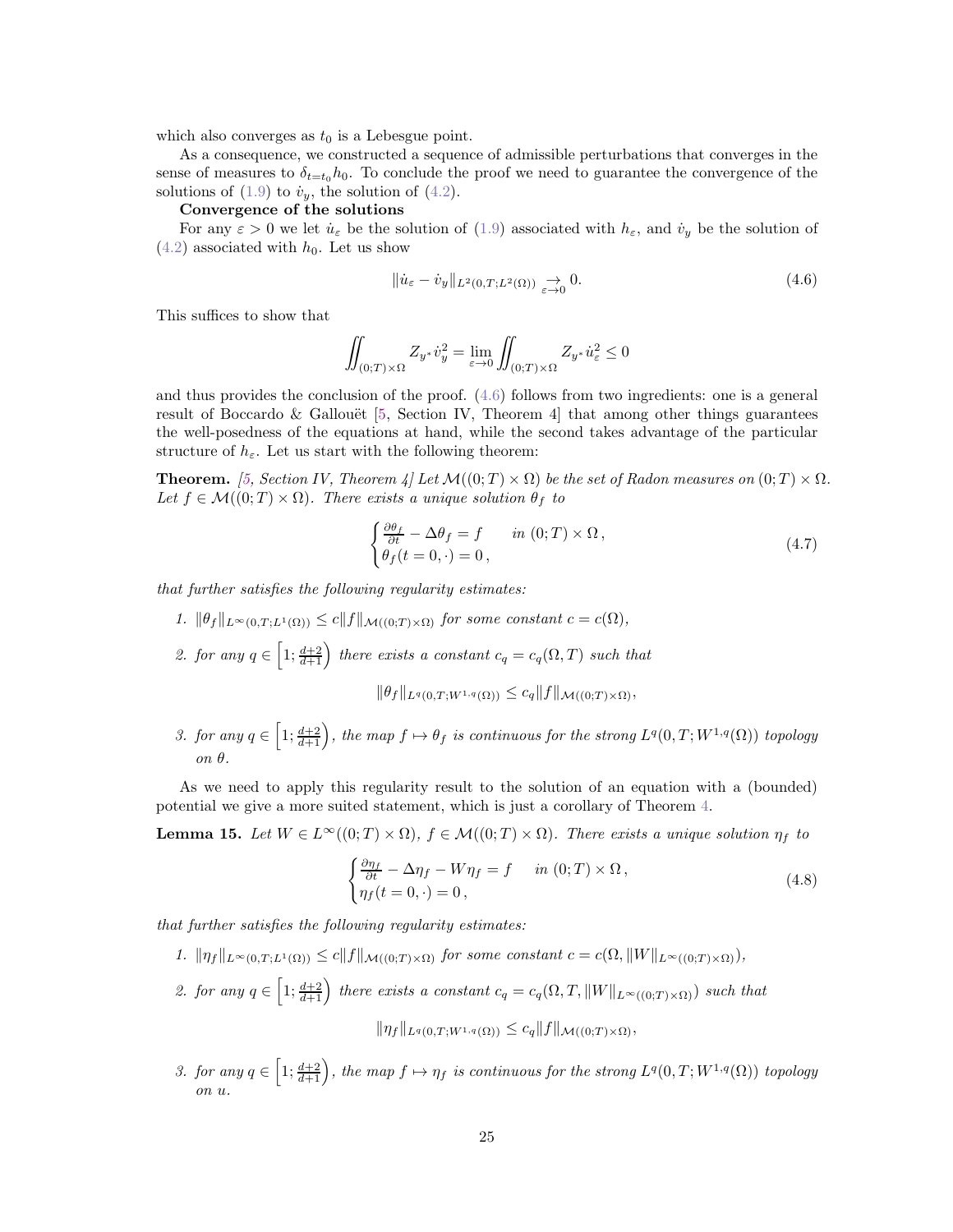*Proof of Lemma [15.](#page-24-2)* We let  $\theta_f$  be the solution of [\(4.7\)](#page-24-0) and we let z be the (unique)  $L^2(0,T;W_0^{1,2}(\Omega))$ solution of

$$
\begin{cases}\n\frac{\partial z}{\partial t} - \Delta z - Wz = W\theta_f & \text{in } (0;T) \times \Omega, \\
z_f = 0 & \text{on } (0,T) \times \partial\Omega, \\
z_f(t = 0, \cdot) = 0 & \text{in } \Omega.\n\end{cases}
$$
\n(4.9)

Clearly  $z + \theta_f$  is a solution of [\(4.8\)](#page-24-3) and the  $L^q(0,T;W^{1,q}(\Omega))$  estimates on z follow from the estimates of Theorem [4](#page-24-1) and from standard elliptic regularity. The conclusion follows. □

Consequently, we can conclude that

<span id="page-25-8"></span>
$$
\dot{u}_{\varepsilon} \underset{\varepsilon \to 0}{\to} \dot{v}_y \text{ in } L^q(0, T; W^{1,q}(\Omega)) \text{ for any } q < \frac{d+2}{d+1}.\tag{4.10}
$$

Let us now exploit the particular structure of  $h_{\varepsilon}$ . Noticing that

$$
\forall \varepsilon > 0, \|h_{\varepsilon}\|_{L^{2}(0,T;L^{2}(\Omega))} \le \frac{2\|h_{0}\|_{L^{\infty}(\Omega)}}{\varepsilon} \int_{0}^{T} 1\!\!1_{(t_{0}-\varepsilon;t_{0}+\varepsilon)}(s)ds
$$
  

$$
\le 2\|h_{0}\|_{L^{\infty}(\Omega)}.
$$

Consequently, from standard parabolic estimates,

$$
\sup_{\varepsilon \to 0} \|u_{\varepsilon}\|_{L^{2}(0,T;W^{1,2}(\Omega))}, \left\|\frac{\partial u_{\varepsilon}}{\partial t}\right\|_{L^{2}(0,T;W^{1,2}(\Omega))} < \infty
$$

whence the Aubin-Lions lemma entails that  $u_{\varepsilon}$  has a strong  $L^2(0,T;L^2(\Omega))$  closure point. From  $(4.10)$  this closure point must be  $v_y$ , which concludes the proof of  $(4.6)$ .

# <span id="page-25-1"></span>References

- [1] O. Abdul Halim and M. El Smaily. The optimal initial datum for a class of reaction–advection–diffusion equations. Nonlinear Analysis, 221:112877, aug 2022.
- <span id="page-25-5"></span><span id="page-25-2"></span>[2] R. A. Adams. Sobolev spaces, volume 65. Academic Press, 1975.
- [3] G. Allaire and M. Briane. Multiscale convergence and reiterated homogenisation. Proceedings of the Royal Society of Edinburgh: Section A Mathematics, 126(2):297–342, 1996.
- <span id="page-25-3"></span>[4] L. Almeida, M. Duprez, Y. Privat, and N. Vauchelet. Optimal control strategies for the sterile mosquitoes technique. Journal of Differential Equations, 311:229–266, feb 2022.
- <span id="page-25-7"></span>[5] L. Boccardo and T. Gallouët. Non-linear elliptic and parabolic equations involving measure data. Journal of Functional Analysis, 87(1):149–169, nov 1989.
- <span id="page-25-4"></span>[6] E. Casas, J. C. de los Reyes, and F. Tröltzsch. Sufficient second-order optimality conditions for semilinear control problems with pointwise state constraints. SIAM J. Optim., 19(2):616-643, 2008.
- <span id="page-25-0"></span>[7] E. Casas and F. Tröltzsch. Second order optimality conditions and their role in PDE control. Jahresber. Dtsch. Math.-Ver., 117(1):3–44, 2015.
- <span id="page-25-6"></span>[8] S. N. Chandler-Wilde, D. P. Hewett, and A. Moiola. Interpolation of Hilbert and Sobolev spaces: Quantitative estimates and counterexamples. Mathematika, 61(2):414–443, 2015.